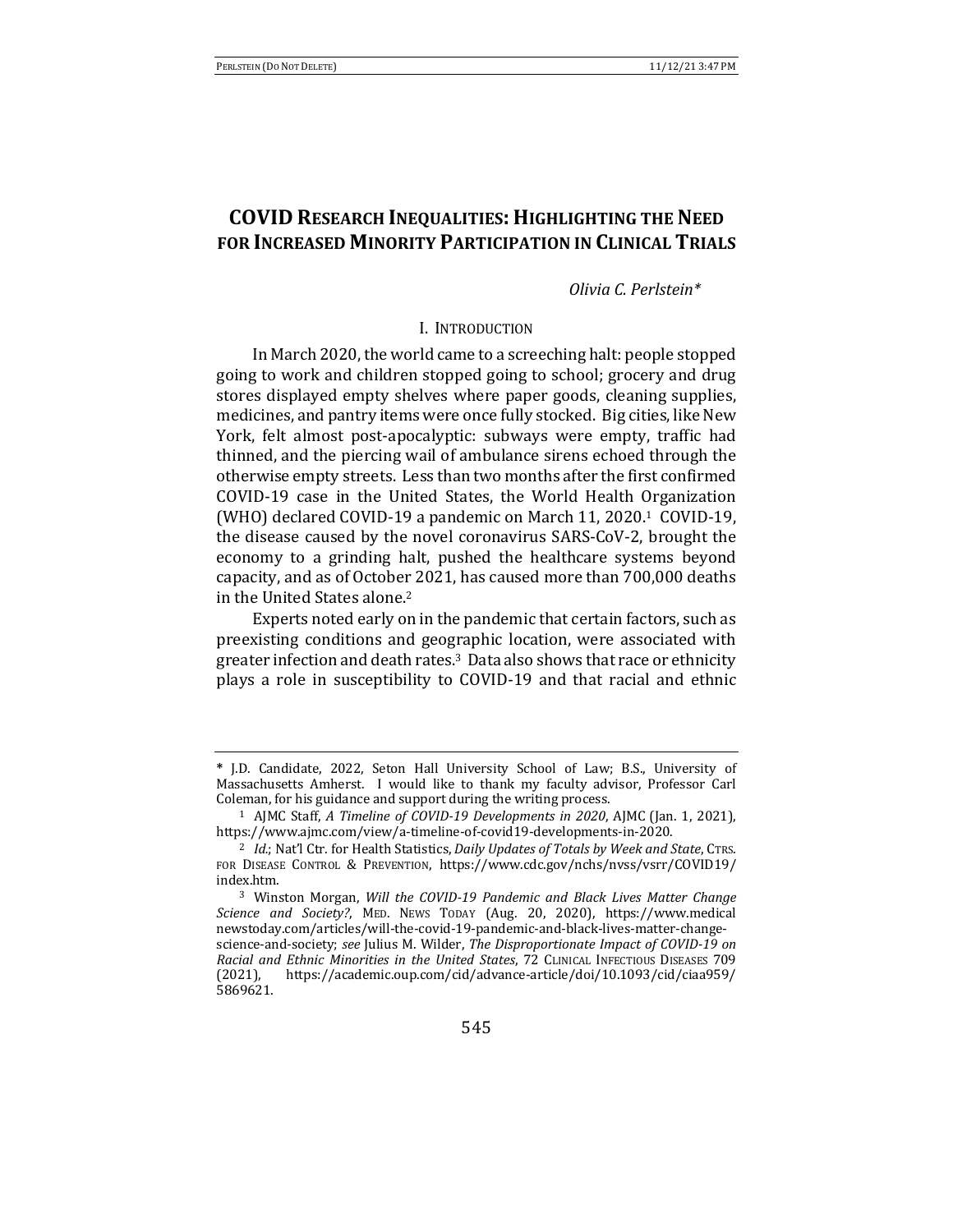disparities exist for both morbidity and mortality rates of COVID-19.4 A review of COVID-19 cases in England found that Black and Asian individuals are at a higher risk of COVID-19 mortality even when controlling for factors such as age and comorbidity.<sup>5</sup> This is consistent with general knowledge of racial health disparities in the United States.<sup>6</sup>

In addition to the COVID-19 pandemic, 2020 saw widespread support for the Black Lives Matter movement, sparked by outrage over the public murder of George Floyd by Minneapolis police officers.<sup>7</sup> Worldwide protests have called for an end to systemic racism, and the protests have had some success with finally pressuring individuals, politicians, and companies to recognize and reflect upon the injustices and abuses faced by Black Americans.<sup>8</sup> The convergence of the COVID-19 pandemic and the power and prominence of the Black Lives Matter movement provides the perfect sociopolitical climate to re-examine the landscape of our healthcare system through the lens of racial equality, particularly the field of clinical research.

Although minority communities are disproportionately affected by COVID-19, both treatment and vaccine clinical trials have failed to enroll sufficiently diverse participants.<sup>9</sup> While the National Institutes of Health (NIH) has issued regulations *requiring* minorities to be represented in Phase III clinical trials receiving NIH funding, the U.S. Food and Drug Administration (FDA), which oversees clinical trials of drugs and medical devices, has merely issued non-binding guidance *encouraging* diversity in clinical trial participants.<sup>10</sup> These efforts have been largely unsuccessful.<sup>11</sup> This Comment will argue that to reduce racial

<sup>&</sup>lt;sup>4</sup> Morgan, *supra* note 3; Wilder, *supra* note 3, at 709 ("[Coronavirus] . . . has caused a global pandemic and has highlighted the glaring impact of social determinants of health and racism in the United States.").

<sup>5</sup> Morgan, *supra* note 3.

<sup>&</sup>lt;sup>6</sup> *See infra* Section II.A.

<sup>&</sup>lt;sup>7</sup> Austa Somvichian-Clausen, *What the 2020 Black Lives Matter Protests Have Achieved So Far*, HILL (June 10, 2020), https://thehill.com/changing-america/respect/ equality/502121-what-the-2020-black-lives-matter-protests-have-achieved-so.

<sup>8</sup> *Id.* 

<sup>&</sup>lt;sup>9</sup> Wayne A. I. Frederick et al., Opinion, We Need to Recruit More Black Americans in *Vaccine Trials*, N.Y. TIMES (Sept. 11, 2020), https://www.nytimes.com/2020/09/11/ opinion/vaccine-testing-black-americans.html ("[T]he largest population being killed by Covid-19 should have a significant role in development of a treatment."). Moderna has reported 26 percent diversity despite minorities making up 32 percent of the population, earning a "C" from Dr. Fauci. *Id.* 

<sup>&</sup>lt;sup>10</sup> *See infra* Section IV.A.

<sup>&</sup>lt;sup>11</sup> *See* Vassia Barba, *Female Participation Up, Diversity Rates Down in 2019 Approved Drugs' Trials*, OUTSOURCING-PHARMA.COM (Feb. 26, 2020), https://www.outsourcingpharma.com/Article/2020/02/26/FDA-release-of-clinical-trials-participationdemographics (The FDA's Drug Trials Snapshots report for 2019 "show[s] decreased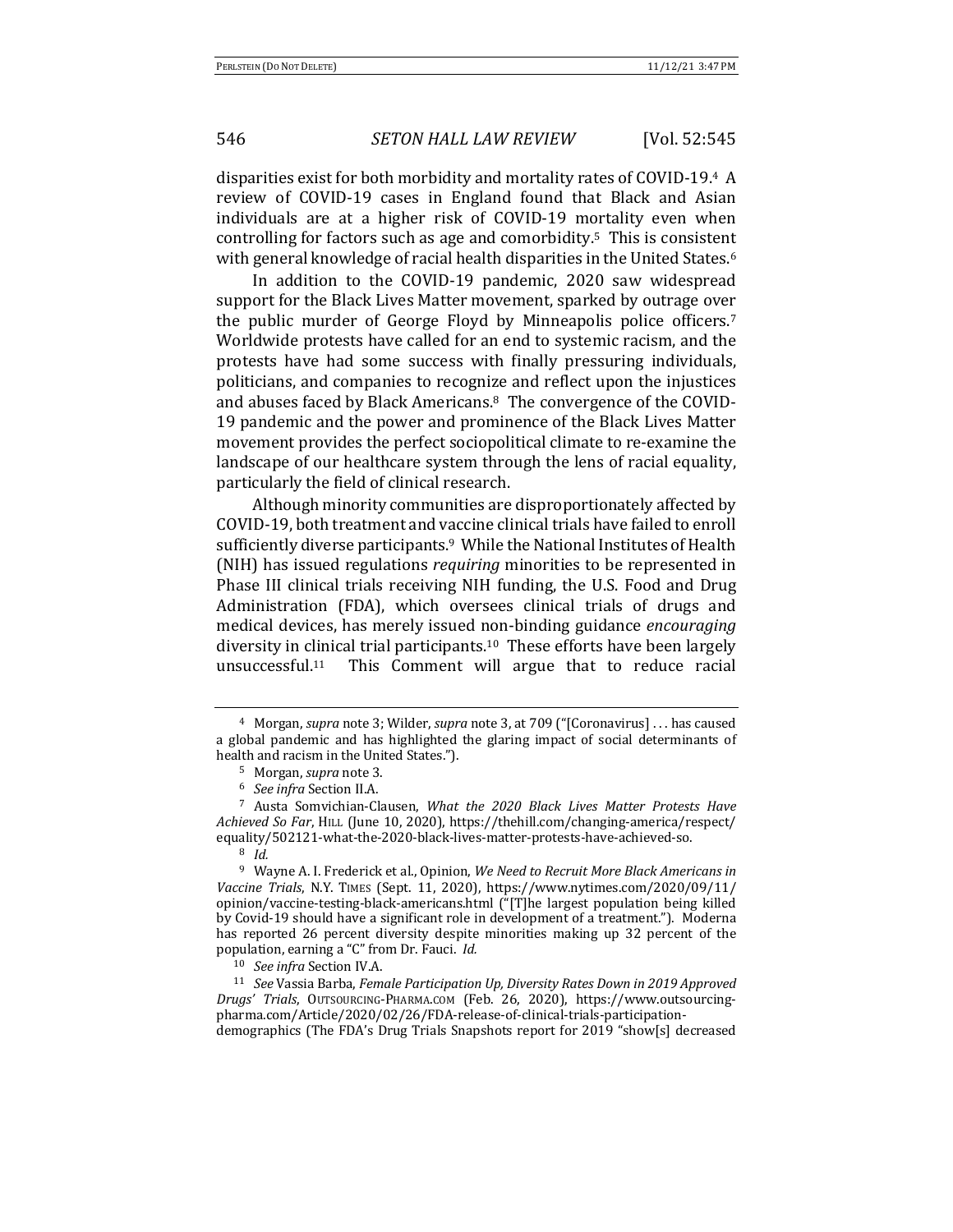disparities in clinical trials effectively, the FDA must promulgate binding regulations requiring drug developers to increase diversity of clinical trial participants, especially when the disease that the drug or intervention targets disproportionately affects minority populations.

Part II of this Comment will briefly review the history of healthcare disparities in minority populations and the medical and social significance of these disparities. This Part will also examine how racial disparities have played out in the context of the COVID-19 pandemic. Part III will provide a brief overview of the FDA's role in regulating clinical trials to provide context for why the FDA is the correct entity to address the lack of minority inclusion in clinical trials. Part IV will review initiatives that the government has taken in the past to address this issue. This Part will also provide examples of initiatives taken by non-profit organizations, industry, and other private actors to increase diversity in clinical trials. Finally, Part V will propose an FDA regulation to increase diversity in clinical trials more effectively than the guidance it has issued in the past. This Part will also provide suggested guidance that can accompany the regulation to help members of the medical and health care professions increase their access to diverse patient populations. These suggestions will be similar to actions that non-profit organizations and industry actors have taken in the past and consider suggestions from experts in the field.

## II. CAUSES AND SIGNIFICANCE OF RACIAL DISPARITIES IN HEALTHCARE

### A. *Racial Disparities in Healthcare and Clinical Trials*

Healthcare disparities are systemic and consistent differences, such as greater health risks and worse health outcomes, in disadvantaged social groups such as racial and ethnic minorities.<sup>12</sup> For example, mortality rates from heart disease, stroke, and certain cancers are much higher in Black populations; diabetes rates in Native Americans and Latinx are 30 percent higher than White Americans; and Black Americans' life expectancy is nearly ten years less than White

ethnic diversity compared to last year's approved drugs' clinical trials, which included 69% White participants, 11% Black or African American, 10% Asian and 14% Hispanic."); Hala T. Borno et al., *COVID-19 Disparities: An Urgent Call for Race Reporting* and Representation in Clinical Research, CONTEMP. CLINICAL TRIALS COMMC'NS (July 30, 2020), https://www.sciencedirect.com/science/article/pii/S2451865420301149 ("In the United States, racial/ethnic minorities remain underrepresented in clinical research with Black and Hispanic patients comprising approximately three and six percent of clinical trial participants, respectively.").

<sup>&</sup>lt;sup>12</sup> *Racial and Ethnic Health Care Disparities*, CTR. FOR MEDICARE ADVOC., https://medicareadvocacy.org/medicare-info/health-care-disparities/.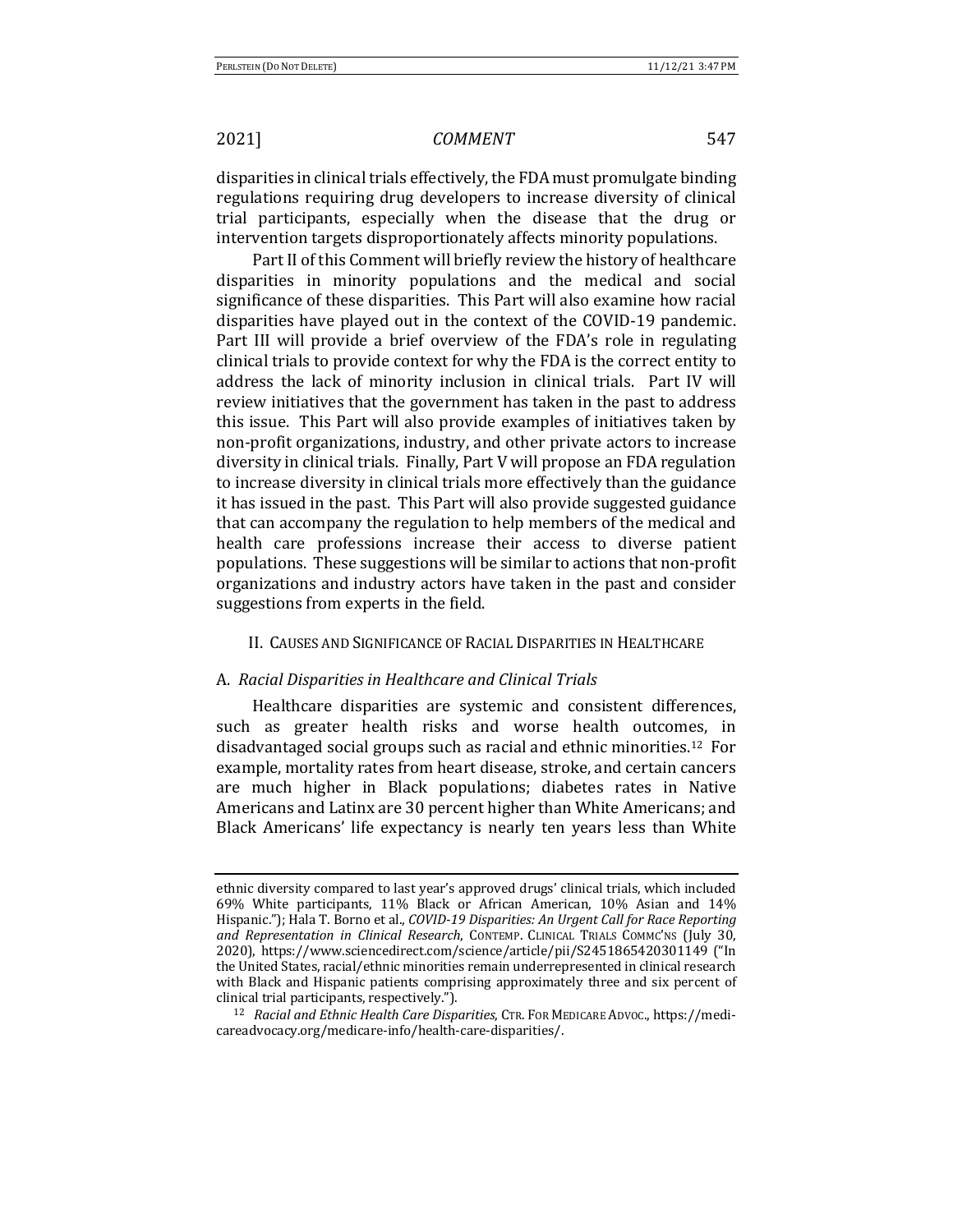Americans.<sup>13</sup> There are a number of structural issues that prevent many minority communities from having equal or even adequate access to health care, including economic factors; linguistic, cultural, or religious barriers; and geographic barriers.<sup>14</sup>

In addition to structural factors, some scholars indicate that physicians' implicit racial biases are another cause of racial healthcare disparities.<sup>15</sup> In 2005, the National Academy of Medicine (NAM) found that even when controlling for factors such as insurance status, income, age, comorbidities, and access to healthcare services, racial and ethnic minorities still received lower-quality care than White patients.<sup>16</sup> The report concluded that some people are more likely to die from common diseases like cancer and heart disease "simply because of their race or ethnicity."<sup>17</sup> Physicians may be unaware that implicit biases negatively impact the care they provide to minority patients. Still, experiments have shown that physicians whose Implicit Association Test (IAT) results showed anti-Black bias were less likely to prescribe pain medications and specific (effective) treatments for heart disease to Black patients compared to White patients.<sup>18</sup> In conjunction with structural factors, healthcare providers' implicit biases dramatically compromise the quality of care and health outcomes for racial and ethnic minorities.

<sup>18</sup> *Id*. 

<sup>&</sup>lt;sup>13</sup> Wayne J. Riley, *Health Disparities: Gaps in Access, Ouality and Affordability of Medical Care*, 123 TRANSACTIONS AM. CLINICAL AND CLIMATOLOGICAL ASS'N 167, 168 (2012), https://www.ncbi.nlm.nih.gov/pmc/articles/PMC3540621/pdf/tacca123000167.pdf. For detailed life expectancy data over the last century by race, see generally CTRS. FOR DISEASE CONTROL & PREVENTION, LIFE EXPECTANCY AT BIRTH, AT AGE 65, AND AT AGE 75, BY SEX, RACE, AND HISPANIC ORIGIN: UNITED STATES, SELECTED YEARS 1900-2016 (2017), https://www.cdc.gov/nchs/data/hus/2017/015.pdf.

<sup>&</sup>lt;sup>14</sup> *Racial and Ethnic Health Care Disparities, supra* note 12. For a visualization of the model of health disparities from the Institute of Medicine (IOM), see Riley, *supra* note 13 at 167–68.

<sup>&</sup>lt;sup>15</sup> Riley, *supra* note 13, at 169; Khiara M. Bridges, *Implicit Bias and Racial Disparities in Health Care*, Am. BAR Ass'n, https://www.americanbar.org/groups/crsj/publications/ human rights magazine home/the-state-of-healthcare-in-the-united-states/racial-disparities-in-health-care/ (last visited Oct. 24, 2021).

 $16$  For example, Black patients have higher rates of limb amputation than White patients; Black patients are typically discharged from hospitals after surgery earlier than White patients, often when discharge is inappropriate; and Black patients are more likely to be treated with antipsychotics for bipolar disorder compared to White patients, despite evidence that these medications are ineffective and cause long-term negative effects. Bridges, *supra* note 15.

<sup>17</sup> Bridges, *supra* note 15.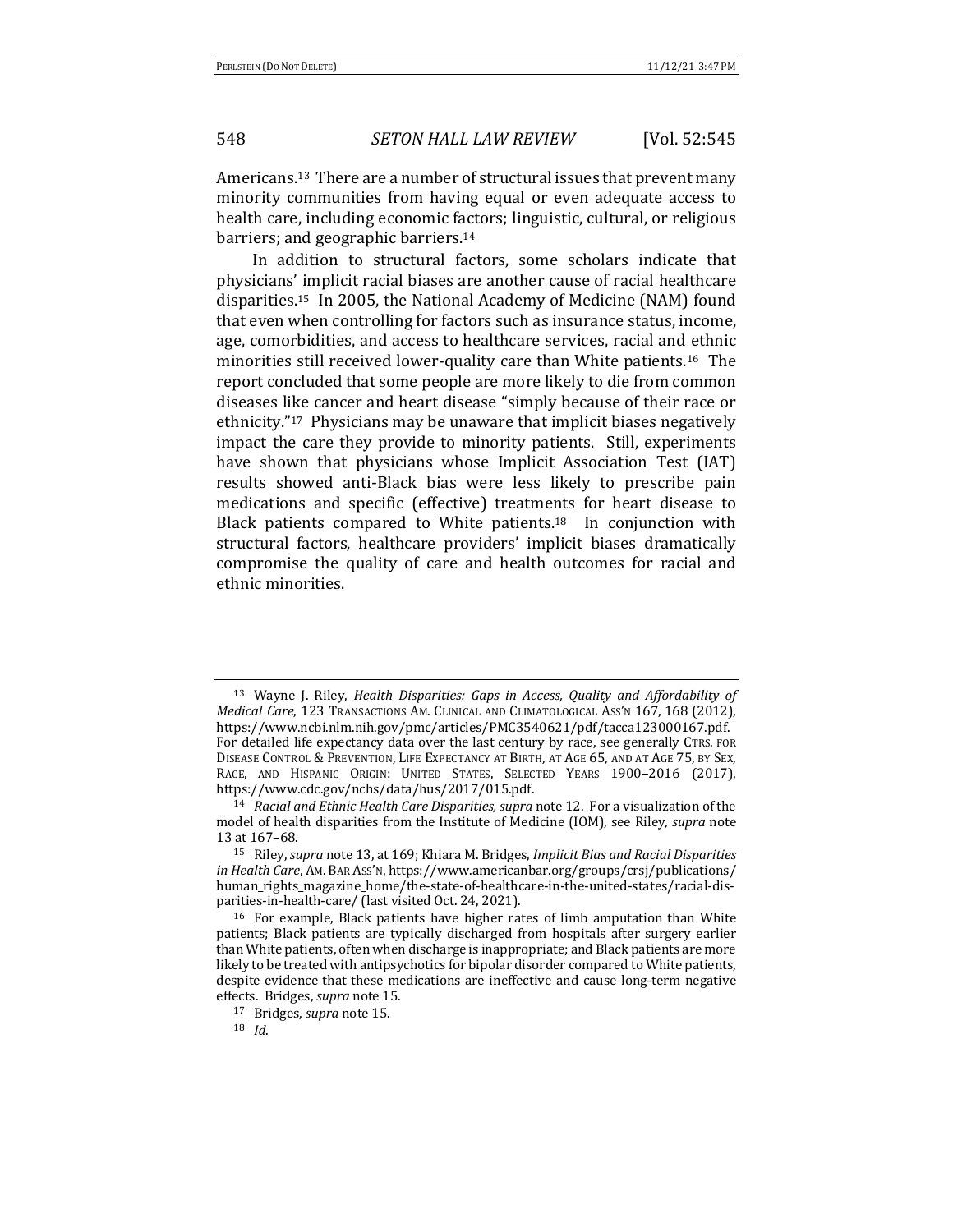Minority communities also face widespread distrust of the medical profession rooted in a history of mistreatment and abuse.<sup>19</sup> Perhaps one of the most well-known examples of this exploitation is the Tuskegee Syphilis Study, where Black men with syphilis were "enrolled" in a clinical study without their knowledge or consent.<sup>20</sup> Because the study's purpose was to track the natural progression of untreated syphilis, the men did not receive treatment for the disease even when penicillin became a widely accepted cure.<sup>21</sup> To this day, historical distrust is reinforced by the fact that Black patients tend to have worse clinical outcomes than White patients.<sup>22</sup>

Many of the barriers that racial and ethnic minorities face in healthcare generally create obstacles to accessing and participating in clinical trials. Because enrolling in a clinical trial is voluntary, patients must be willing to participate.<sup>23</sup> If minority patients do not trust their doctors, it will be difficult to recruit minority patients even with the best outreach programs.<sup>24</sup> A survey study of men with prostate cancer found that White men were far more willing to discuss clinical trials with their doctors than Black men.<sup>25</sup> The study found that the White men were less likely to believe that they should be suspicious of the healthcare system based on their race, while the Black men demonstrated greater groupbased medical suspicion.<sup>26</sup> This is just one example of how increasing trust in the medical system may reduce healthcare disparities and improve equity in clinical research. Without representation in trials, minority patients have no reason to trust experimental interventions or newly approved treatments.<sup>27</sup>

<sup>&</sup>lt;sup>19</sup> This Comment will not expand upon the full history of unethical, inhumane, and cruel abuses against Black bodies which remain in the collective consciousness of Black Americans to this day. For a detailed history, see generally HARRIET A. WASHINGTON, MEDICAL APARTHEID: THE DARK HISTORY OF MEDICAL EXPERIMENTATION ON BLACK AMERICANS FROM COLONIAL TIMES TO THE PRESENT (2006).

<sup>&</sup>lt;sup>20</sup> *The Tuskegee Timeline*, CTRS. FOR DISEASE CONTROL & PREVENTION, https://www.cdc.gov/tuskegee/timeline.htm (last visited Oct. 24, 2021). <sup>21</sup> *Id*.

<sup>&</sup>lt;sup>22</sup> J. Corey Williams, *Black Americans Don't Trust our Healthcare System—Here's* Why, HILL (Aug. 24, 2017), https://thehill.com/blogs/pundits-blog/healthcare/ 347780-black-americans-dont-have-trust-in-our-healthcare-system. 

<sup>&</sup>lt;sup>23</sup> U.S. FOOD & DRUG ADMIN., FDA ACTION PLAN TO ENHANCE THE COLLECTION AND AVAILABILITY OF DEMOGRAPHIC SUBGROUP DATA 11 (2014) [hereinafter FDA ACTION PLAN], https://www.fda.gov/media/89307/download.

<sup>&</sup>lt;sup>24</sup> Frederick et al., *supra* note 9.

<sup>&</sup>lt;sup>25</sup> Nicole Senft et al., *Willingness to Discuss Clinical Trials Among Black vs White Men With Prostate Cancer*, 6 J. Am. MED. Ass'n Oncology 1773, 1774 (Nov. 2020), https:// jamanetwork.com/journals/jamaoncology/article-abstract/2770256.

<sup>&</sup>lt;sup>26</sup> *Id.* at 1773.

<sup>27</sup> Frederick et al., *supra* note 9.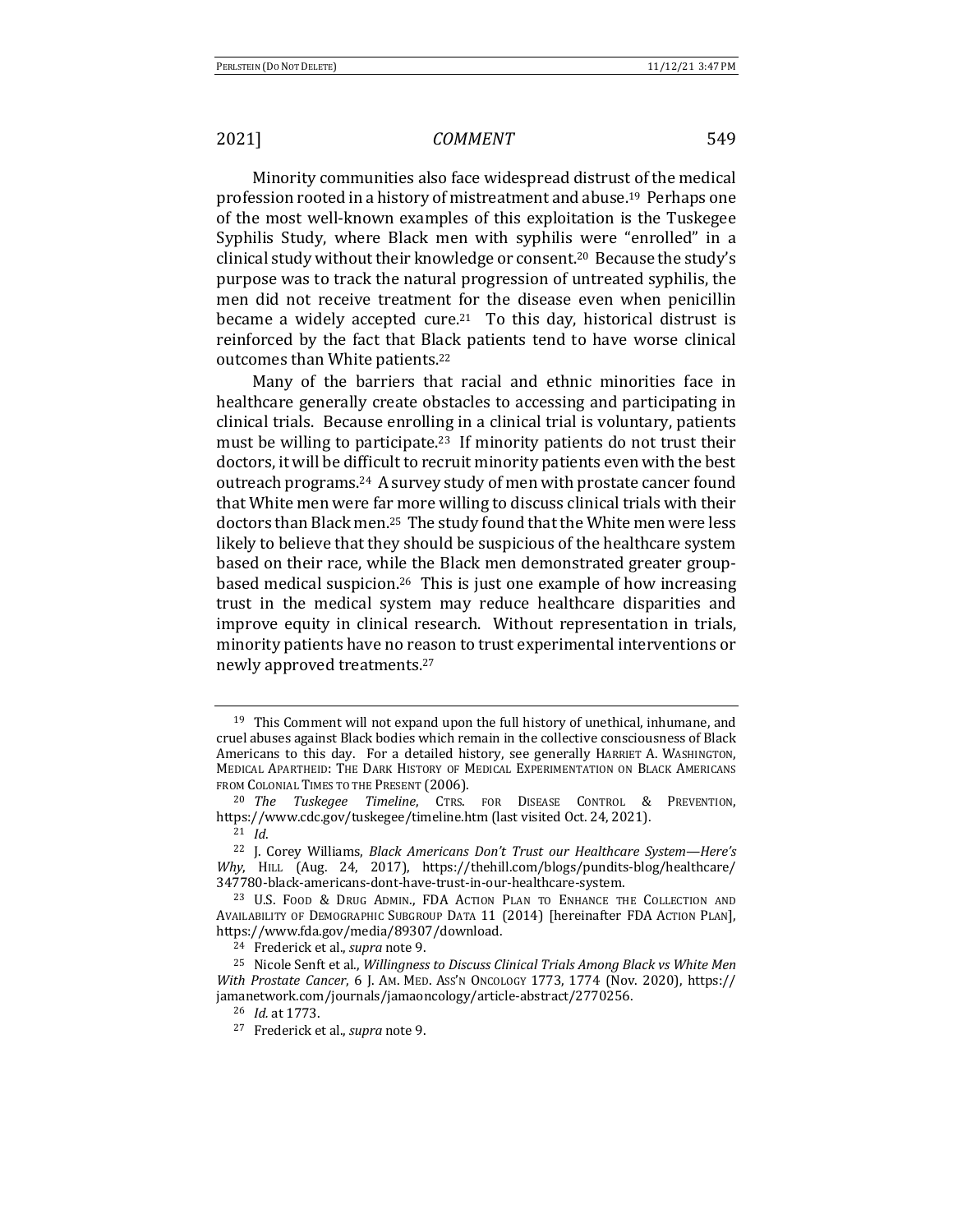In addition to the structural issues and physician biases discussed above, the participant recruitment and referral processes inhibit minority access to clinical trials.<sup>28</sup> A paper from the Endocrine Society noted that.

[P]harmaceutical companies and CROs [(Contract Research Organizations]] only recruit physicians with a track record of clinical research. Therefore, physicians with an interest in clinical research, but with little experience, lack the opportunities to participate in enough clinical trials to maintain the infrastructure that they have worked so hard to build. This results in *minority physicians being underrepresented in clinical research and, as a consequence, their* patients, many of whom belong to ethnic minority groups, are also under-represented.<sup>29</sup>

Minorities are largely underrepresented in drug and disease treatment research even when a particular disease disproportionately affects a minority group or groups. For example, one in five Americans diagnosed with multiple myeloma is Black, yet in 2015, the FDA approved a study drug for multiple myeloma treatment after a trial in which only 1.8 percent of the participants were Black.<sup>30</sup>

### B. *Importance of Minority Representation in Clinical Trials*

Clinical trials must include members of minority populations to ensure that the results of those trials are relevant to those populations. Many diseases disproportionately affect minority populations, $31$  and clinical trials should include members of such populations to ensure the interventions developed will benefit the populations who are most affected by the disease.<sup>32</sup> One of the most common justifications for including minority populations in clinical trials is genetics. Genetics can

<sup>&</sup>lt;sup>28</sup> See generally ENDOCRINE SOCIETY, INCREASING MINORITY PARTICIPATION IN CLINICAL RESEARCH (2007), https://www.endocrine.org/~/media/endosociety/files/advocacyand-outreach/important-documents/increasingminorityparticipationinclinicalresearch.pdf?la=en.

<sup>&</sup>lt;sup>29</sup> *Id.* at 5-6 (emphasis added).

<sup>&</sup>lt;sup>30</sup> Balt. Sun Editorial Bd., Editorial, *African Americans and Hispanics Must Be a Part* of Vaccine Trials, and It's Up To Doctors and Researchers to Earn Their Trust, BALT. Sun (Sept. 18, 2020, 5:53 AM), https://www.baltimoresun.com/opinion/editorial/bs-ed-09-covid-vaccine-african-americans-hispanics-20200918-yxea5t5qwng5njr5lhcpykaobm-story.html. 

<sup>&</sup>lt;sup>31</sup> *See supra* Section II.A.

<sup>&</sup>lt;sup>32</sup> FDA ACTION PLAN, *supra* note 23, at 11 ("FDA fully supports efforts to encourage participation of underrepresented ethnic and racial subgroups participating in clinical trials in applications for all FDA-regulated medical products, so that knowledge about *the safety and effectiveness of these products is informative to patients who may use the products.*") (emphasis added).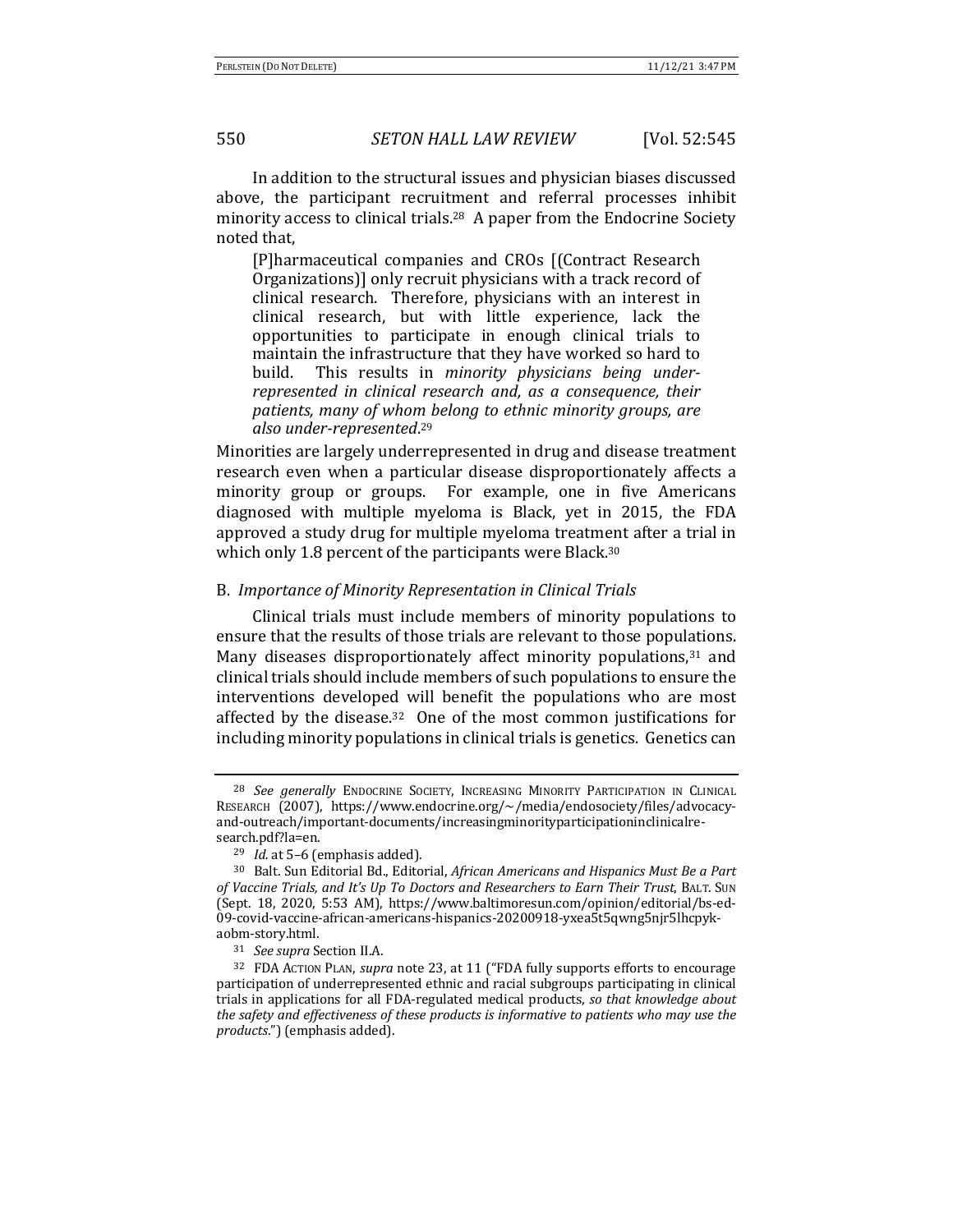affect how our bodies metabolize drugs and medications.<sup>33</sup> This is particularly true for vaccines, which work by manipulating the immune system.<sup>34</sup> Further, some diseases manifest differently depending upon a person's race or ethnicity.<sup>35</sup>

Because racial categories are social constructs rather than biological facts, membership in a self-defined racial group does not define one's genetic makeup. In fact, looking at genetics alone, scientists cannot distinguish between races.<sup>36</sup> Even when certain genetic features can be grouped and associated with "quasi-distinct" categories, these categories do not align with socially-constructed racial groups.<sup>37</sup> For example, there could be more genetic similarities between a racially Asian individual and a racially White individual than between two racially Black individuals.<sup>38</sup> And while certain genes can impact rates of disease and pharmaceutical metabolism, these genes "do not align neatly with reductive racial categories often employed to represent geographic origin."<sup>39</sup> Consequently, making health decisions based upon race can lead to more mistakes and thus worse health outcomes.<sup>40</sup>

Nevertheless, there is sometimes a correlation between selfidentified racial groups and genetic characteristics, given that racial categories often are based on the geographic location of a person's ancestors. For example, from observational studies and pharmacogenetics (the study of how an individual's genetics affect his or her drug response), we know that responses to medications can vary

<sup>&</sup>lt;sup>33</sup> Frederick et al., *supra* note 9.

<sup>34</sup> Frederick et al., *supra* note 9; *see also* Daniel S. Streetman, *Pharmacogenomics and Race: Can Heritage Affect Drug Disposition?*, WOLTERS KLUWER (Apr. 18, 2017), https:// www.wolterskluwer.com/en/expert-insights/pharmacogenomics-and-race-can-heritage-affect-drug-disposition ("[W]hen it comes to how our bodies metabolize and react to medications, we should not all be viewed as the same.").

<sup>&</sup>lt;sup>35</sup> Balt. Sun Editorial Bd., *supra* note 30.

<sup>36</sup> Selin Ege Yalcindag, There is No Biological Meaning for 'Race,' ILL. SCI. COUNCIL (Sept. 7, 2020), https://www.illinoisscience.org/2020/09/there-is-no-biological-meaningfor-race/.

<sup>37</sup> *Id.*

<sup>&</sup>lt;sup>38</sup> *Id.*; Jennifer Tsai, *What Role Should Race Play in Medicine?*, Sci. Am. (Sept. 12, 2018), https://blogs.scientificamerican.com/voices/what-role-should-race-play-in-medicine/ ("Research demonstrates that genetic differences are higher within racial groups than between racial groups—that two black patients sitting in the waiting room will have less genetic overlap with each other than with their white, Asian, or Hispanic neighbors.").

<sup>&</sup>lt;sup>39</sup> Tsai, *supra* note 38.

<sup>&</sup>lt;sup>40</sup> See Scientists Call for the Removal of Race in Genetics Research, WHYY (Feb. 18, 2016), https://whyy.org/segments/scientists-call-for-the-removal-of-race-in-geneticsresearch/ ("[B]ecause of the myth that sickle cell is a black disease, or cystic fibrosis is a white disease, white patients may be under diagnosed for sickle cell and other hemoglobin diseases, and black patients have been under diagnosed for cystic fibrosis.").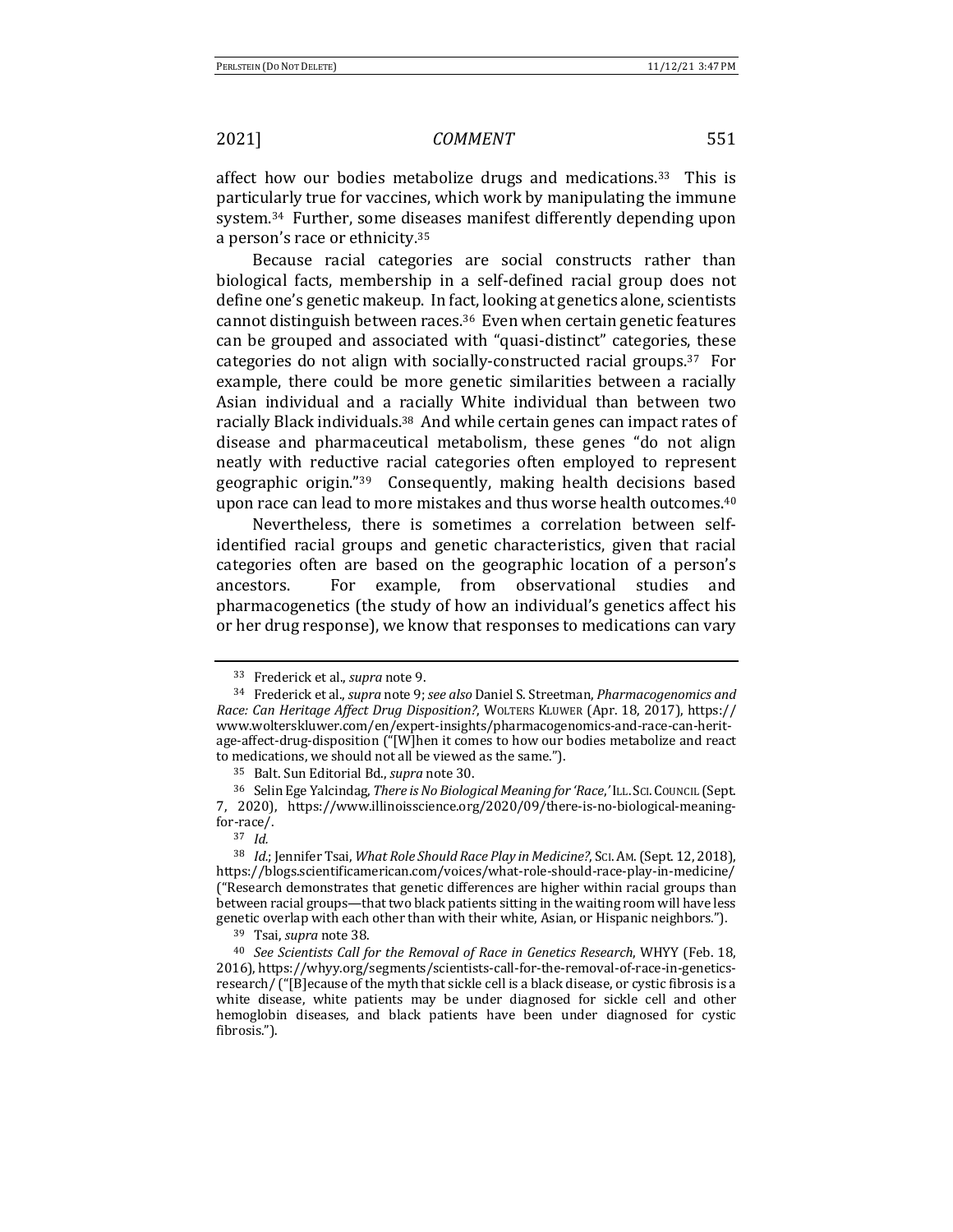among individuals of different races or ethnicities.<sup>41</sup> A 2015 study concluded that about 20 percent of newly approved drugs have different responses based on the user's race or ethnicity.<sup>42</sup> For example, individuals of African or Mediterranean descent more commonly have a G6PD deficiency (a type of genetic abnormality) that places them at higher risk of hemolysis when exposed to certain medications such as antimalarial medications and sulfa drugs.<sup>43</sup> While the reasons for these varying responses are not entirely understood, some are attributed to specific genetic differences. $44$  For many race-specific disposition differences, however, a specific genetic difference is not known.<sup>45</sup>

Aside from genetics, race is also relevant because of social determinants of health.<sup>46</sup> Differences in access to healthcare, employment, and clean, safe living conditions can lead to data that reflect racial differences in health outcomes.<sup>47</sup> These disparities "are engineered from a great number of social inequalities that disproportionately impact certain groups."<sup>48</sup> Negative healthcare outcomes are not a result of racial differences—rather, the healthcare disparities themselves are forms of "racial inequities driven by injustice." $49$  With so many social factors at play, conclusions cannot always be accurately drawn about racial or genetic predispositions to health outcomes.<sup>50</sup> In a perfect world, doctors would consider their patients' social conditions rather than race, especially when caring for minority populations.<sup>51</sup>

Some scholars argue that "racial categories are weak proxies for genetic diversity  $[that]$  need to be phased out." $52$  Jennifer Tsai, an

<sup>47</sup> Yalcindag, *supra* note 36; Tsai, *supra* note 38 ("While African-American women fight to endure appalling rates of maternal mortality, white men are most likely to die from opioid overdose. These are not biological predispositions.").

50 Yalcindag, *supra* note 36.

51 *Scientists Call for the Removal of Race in Genetics Research, supra* note 40.

52 Megan Gannon, *Race is a Social Construct, Scientists Argue*, Sci. Am. (Feb. 5, 2016), https://www.scientificamerican.com/article/race-is-a-social-construct-scientists-ar $gue/$  ("[M]odern genetics research is operating in a paradox, which is that race is understood to be a useful tool to elucidate human genetic diversity, but on the other hand, race is also understood to be a poorly defined marker of that diversity and an imprecise proxy for the relationship between ancestry and genetics.").

<sup>&</sup>lt;sup>41</sup> Streetman, *supra* note 34.

<sup>42</sup> *Id.* 

<sup>43</sup> *Id.*

<sup>44</sup> *Id.*

<sup>45</sup> *Id.*

<sup>&</sup>lt;sup>46</sup> See *infra* Section II.C.i. for a more in-depth discussion of social determinants of health. 

<sup>&</sup>lt;sup>48</sup> Tsai, *supra* note 38.

<sup>49</sup> *Id.*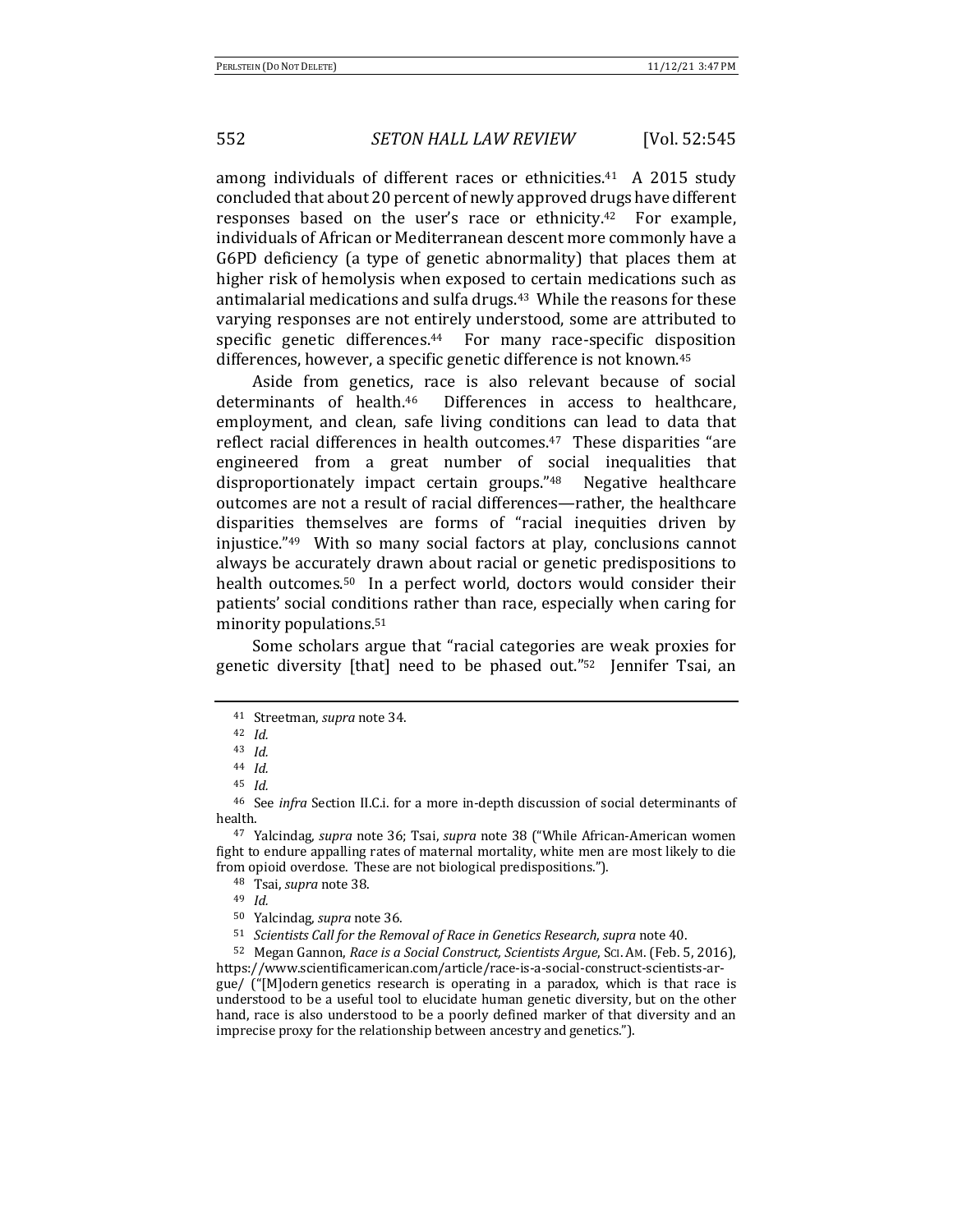emergency physician, disagrees, arguing, "[r]ather than a risk *factor* that predicts disease or disability because of genetic susceptibility, race is better conceptualized as a risk *marker*—of vulnerability, bias or systemic disadvantage."<sup>53</sup> She argues that because of the ubiquity of racial disparities in healthcare, we should not be asking whether or not to use race in medicine; rather, we should consider "how [to] use race well."<sup>54</sup> When used effectively, race should not be used as a proxy for genetics—except where racially-correlated genetic differences are known—or as an independent risk factor that is itself a cause of worse health outcomes; instead, race should be used as an indicator of potential risks caused by external social determinants.<sup>55</sup>

Social determinants affect responses to drugs or vaccines and should be considered during the clinical trial process by enrolling diverse trial participants. Differences in people's underlying medical conditions, for example, can affect vaccine effectiveness.<sup>56</sup> In individuals with preexisting conditions such as diabetes or HIV infection, both of which affect Black Americans at a higher rate than White Americans, vaccines have proven to be less effective.<sup>57</sup> Behavioral factors, such as smoking, alcohol consumption, exercise, sleep, and psychological stress, and nutritional factors, such as body mass index and nutritional status, also contribute to variations in vaccine responses—both the protection's efficacy and duration.<sup>58</sup> Because vaccine effectiveness can be impacted by differences in underlying conditions and can vary in groups of people not included or well-represented in clinical trials, vaccines that the FDA approves for emergency use must continue to be studied to determine their effectiveness under real-world conditions.<sup>59</sup> Including racially diverse participants in clinical trials would better ensure that vaccines are safe and effective for real-world populations at the time of approval, rather than relying upon post-approval studies that effectively force

<sup>53</sup> Tsai, *supra* note 38.

<sup>54</sup> *Id.*

<sup>55</sup> *Id.*

<sup>56</sup> *Ensuring COVID-19 Vaccines Work*, CTRS. FOR DISEASE CONTROL & PREVENTION (Dec. 13, 2020), https://www.cdc.gov/coronavirus/2019-ncov/vaccines/effectiveness.html.

<sup>57</sup> Ananya Mandal, *Vaccine Effectiveness*, NEWS MED. (June 5, 2019), https:// www.news-medical.net/health/Vaccine-Effectiveness.aspx.

<sup>&</sup>lt;sup>58</sup> For example, both adults and children who are infected with HIV show lower responses to various vaccines, including tetanus and measles, and patients with diabetes mellitus are associated with lower responses to Hepatitis  $\vec{B}$  vaccination. Petra Zimmermann & Nigel Curtis, *Factors That Influence the Immune Response to Vaccination*, 32 AM. SOC'Y FOR MICROBIOLOGY, Mar. 13, 2019, https://cmr.asm.org/content/32/ 2/e00084-18.full.

<sup>59</sup> *Ensuring COVID-19 Vaccines Work, supra* note 56.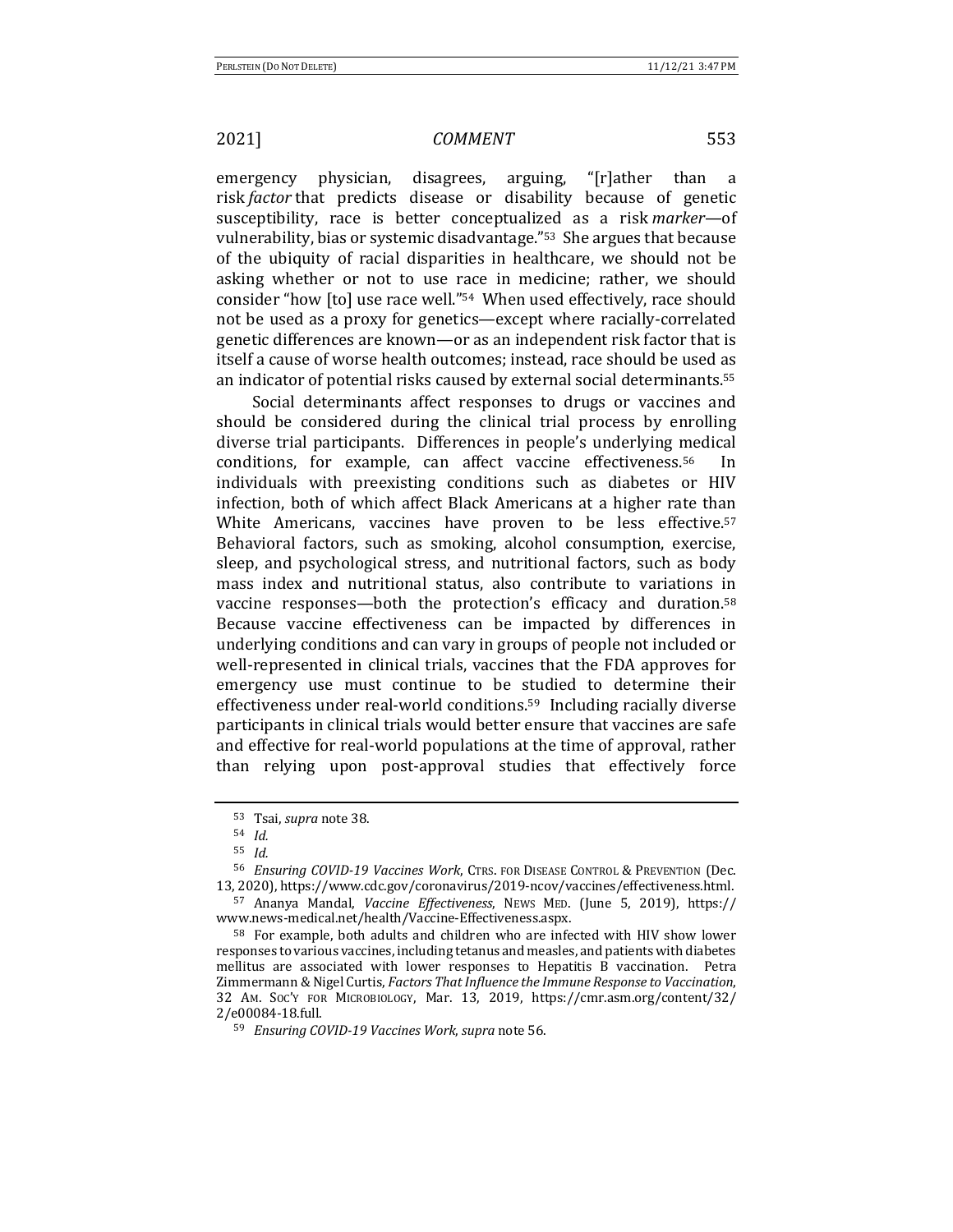disadvantaged populations to participate in a post-approval "clinical trial" without their knowledge or consent.

### C. *Racial Diversity in COVID-19 Clinical Trials*

While a lack of diversity and inclusion in clinical trials is nothing new, the COVID-19 pandemic highlights how much more work still needs to be done. Because COVID-19 disproportionately affects minority communities, treatment and vaccine clinical trials need to include diverse populations to ensure the interventions developed will benefit the populations who are most affected by the disease. Vaccine trials proceeded quickly, and the lack of diversity illustrates the urgency of the ongoing challenge to improve inclusion in clinical trials.

## 1. Why COVID-19 Disproportionately Affects Minority Populations

Healthcare disparities and structural and societal factors, such as living and working conditions, reinforce these disparities, placing minority communities at a disadvantage during the COVID-19 pandemic. $60$  The disproportionate impact that the pandemic has on racial and ethnic minority groups highlights relevant issues in medical, social, economic, and political contexts that have existed since long before the pandemic.<sup>61</sup>

Minority groups that are disproportionately affected by chronic medical conditions and lower access to health care have worse COVID-19 infection and mortality rates.<sup>62</sup> In cities like New York and San Francisco, Black and Hispanic Americans face higher rates of mortality, infection, and death from COVID-19.<sup>63</sup> Compared to White Americans, Black Americans are disproportionately burdened by chronic preexisting conditions such as diabetes mellitus, hypertension, and obesity, all of which increase a patient's risk of severe COVID-19 infection and mortality; this longstanding disparity directly contributes

 $60$  CDC data shows that 20.1 percent of COVID-19 cases were Black Americans, though they make up only 13.4 percent of the population. Similarly, 33.5 percent of cases were Hispanic individuals, who make up only 18.5 percent of the population. Borno et al., *supra* note 11.

<sup>&</sup>lt;sup>61</sup> Wilder, *supra* note 3, at 709-10, refers to the combination of factors discussed in Tai, et al., *infra* note 62, as a second pandemic: "The pandemic of social determinants" ("Our unwillingness to confront the issue of racism in healthcare head-on will continue to impede our ability to achieve true health equity.").

<sup>&</sup>lt;sup>62</sup> Don Bambino Geno Tai et al., *The Disproportionate Impact of COVID-19* on Racial and Ethnic Minorities in the United States, 72 CLINICAL INFECTIOUS DISEASES 705 (2021), https://academic.oup.com/cid/advance-article/doi/10.1093/cid/ciaa815/5860249. 

<sup>63</sup> Borno et al., *supra* note 11, at 1.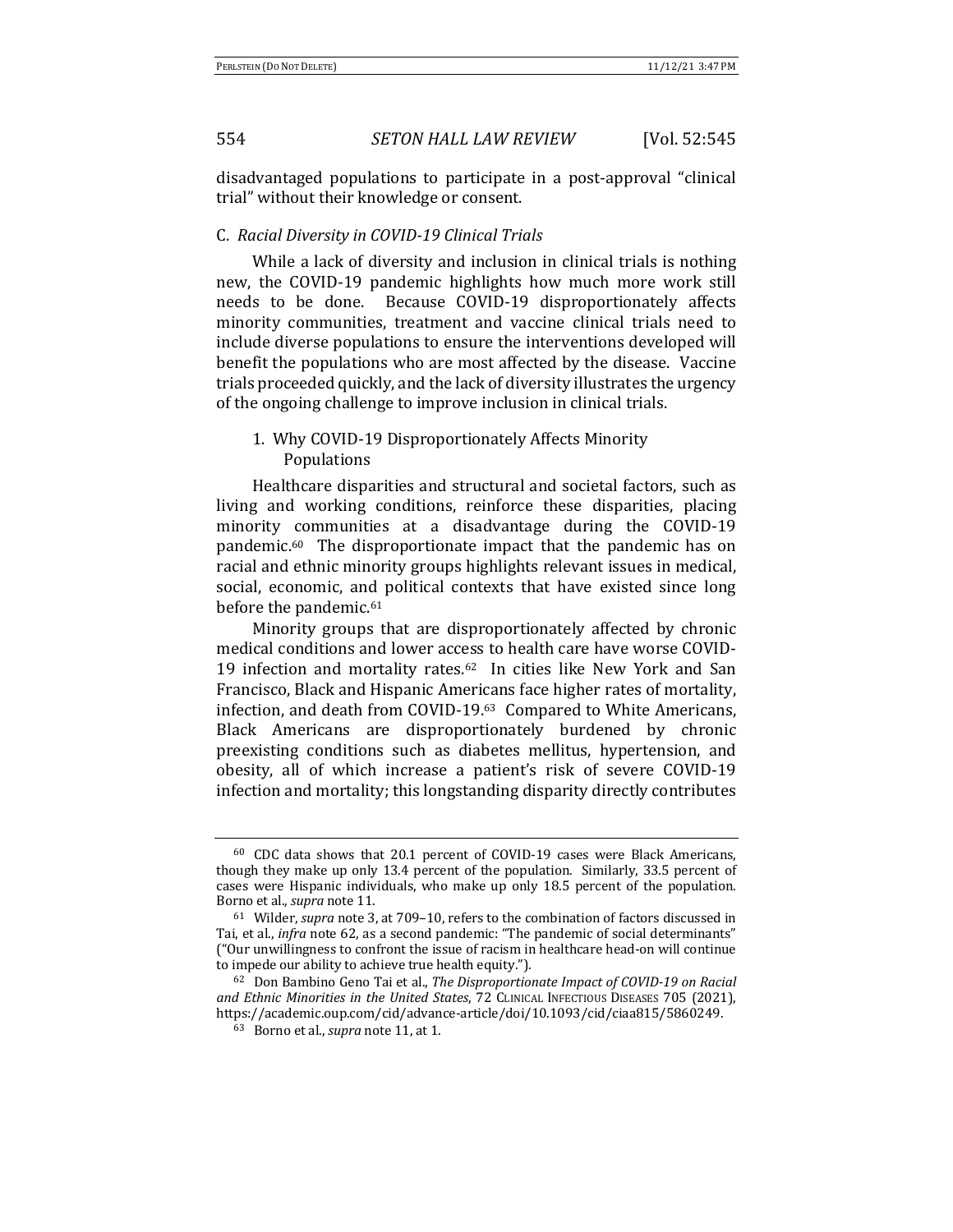to disproportionately high infection rates and negative outcomes for Black Americans with COVID-19.64 Chronic preexisting medical conditions are further exacerbated by less access to quality healthcare.<sup>65</sup> Black Americans, Hispanic Americans, and Native Americans have higher uninsured rates compared to White Americans (12 percent, 19) percent, and 22 percent, respectively, compared to 8 percent), in addition to living in areas with lower quality medical care.<sup>66</sup> If infected with COVID-19, these minority individuals will likely receive lowerquality care, which could lead to worse health outcomes.

Economic factors also contribute to the disparities in preexisting medical conditions and healthcare access. Compared to only 9 percent for Whites, the pre-COVID-19 poverty rates for Black Americans, Hispanic Americans, and Native Americans were 22 percent, 19 percent, and 24 percent, respectively. $67$  Lower-income individuals lack the financial security to make necessary "healthful decisions" during the pandemic.<sup>68</sup> In New York City, 75 percent of frontline "essential" workers are people of color who were unable to work from home, many of whom even continued to use public transportation as their only means of getting to work.<sup>69</sup> Minority communities also frequently have higher housing density and are more likely to live with multiple generations of family members, circumstances that make social distancing much more difficult, if not impossible.<sup>70</sup> Other social determinants, such as language barriers and health illiteracy, prevent essential health information about the pandemic from being communicated to some minority populations.<sup>71</sup> As a result, the risk of COVID-19 spreading through these communities is higher than other communities because of the "relative lack of credible COVID-19 information."72

- 66 Tai et al., *supra* note 62, 705-06.
- <sup>67</sup> *Id.* at 706.
- <sup>68</sup> *Id.*

<sup>64</sup> Tai et al., *supra* note 62, at 705.

<sup>&</sup>lt;sup>65</sup> Borno et al., *supra* note 11, at 1.

<sup>69</sup> *Id.*

<sup>70</sup> *Id.*

<sup>71</sup> *Id.*

<sup>&</sup>lt;sup>72</sup> Tai et al., *supra* note 62, at 706. For how the factors described in this section are relevant to the efficacy of COVID-19 vaccines, see *infra* Section II.B. beginning with note 46.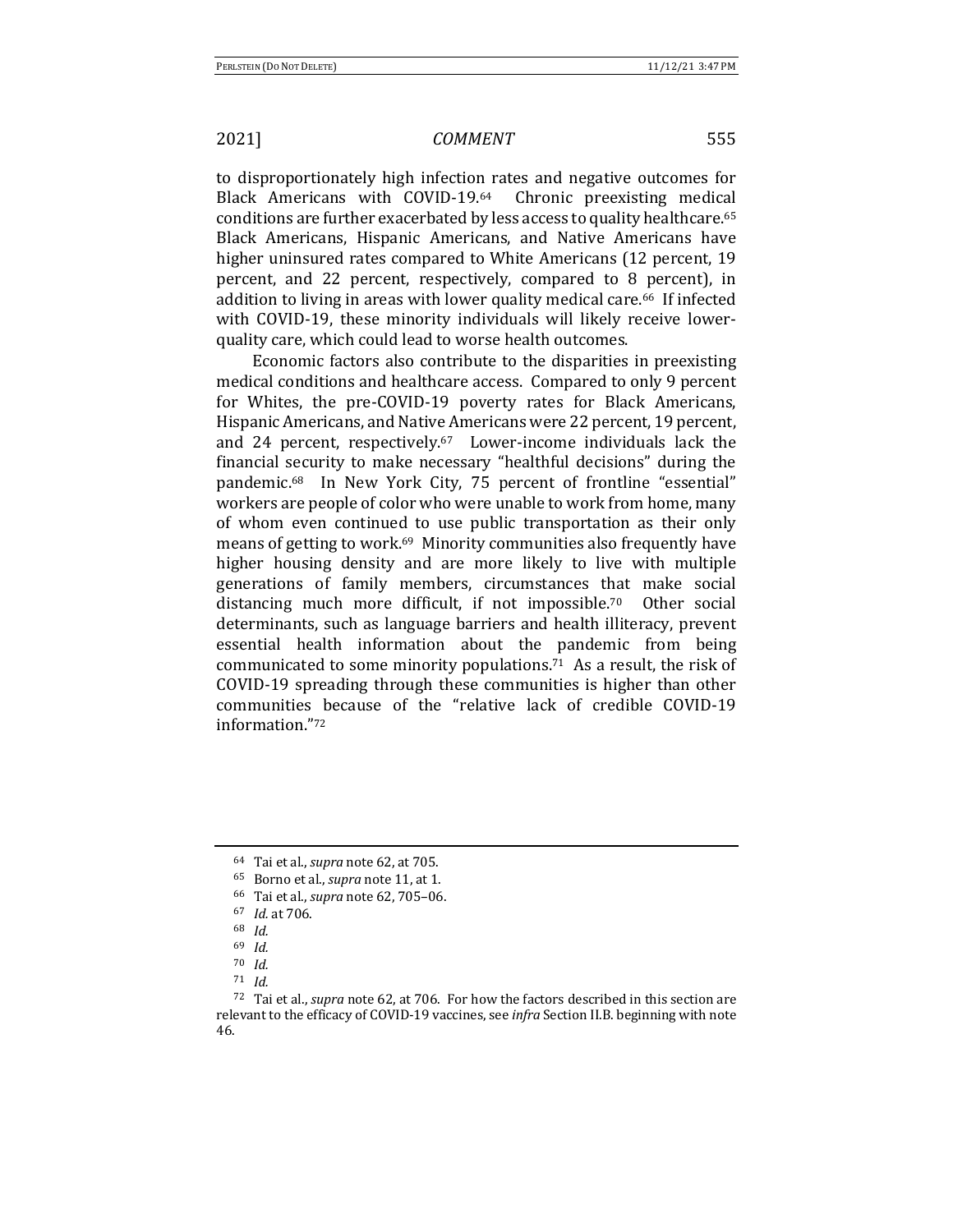## 2. COVID-19 Clinical Trials

Researchers and drug developers have historically failed at achieving inclusiveness in clinical trials, and the clinical trials for COVID-19 treatments and the development of a COVID-19 vaccine are no different.<sup>73</sup> So far, COVID-19 treatment trials have not included sufficiently diverse populations, despite the fact that Black and Latinx communities have been disproportionately affected by the disease.<sup>74</sup> A study conducted by researchers at the University of California San Francisco assessed the race representation in COVID-19 treatment studies through July 10, 2020.<sup>75</sup> The results found that race and ethnicity were inconsistently collected and reported and that "Black patients were consistently underrepresented relative to their disease burden."76 In one New York-based retrospective study of Hydroxychloroquine in COVID-19 patients, Black patients made up only 11 percent of the study population—meanwhile, Black Americans made up 30.5 percent of New York's COVID-19 cases.<sup>77</sup> Interestingly, in the same study, Hispanic patients were vastly overrepresented-51 percent of the study population, but 32.7 percent of all cases—and race/ethnicity data was missing for 23.2 percent of the study participants.<sup>78</sup> Black and Hispanic patients were also underrepresented compared to the relative affected population in studies in Boston and Minneapolis.<sup>79</sup>

Knowing the history of clinical research with minority communities, scientists realize their obligation to create a vaccine that works for the diverse populations who will need it. One of the leading scientists on the Pfizer vaccine study understands the importance of diversity in understanding how a drug or vaccine will work in the general population:

A question we always ask ourselves, when we do clinical trials, are how generalizable will results be to people who suffer from the disease?  $\dots$  If you did a study in a majority-White population with very little Black individuals, when we do get results from the study, it will always be a question: Does it

<sup>73</sup> Balt. Sun Editorial Bd., *supra* note 30.

<sup>&</sup>lt;sup>74</sup> *See generally* Borno et al., *supra* note 11.

<sup>75</sup> *Id.* at 1.

<sup>76</sup> *Id.* at 3.

<sup>77</sup> *Id.* at 2.

<sup>78</sup> *Id.*

<sup>79</sup> *Id.*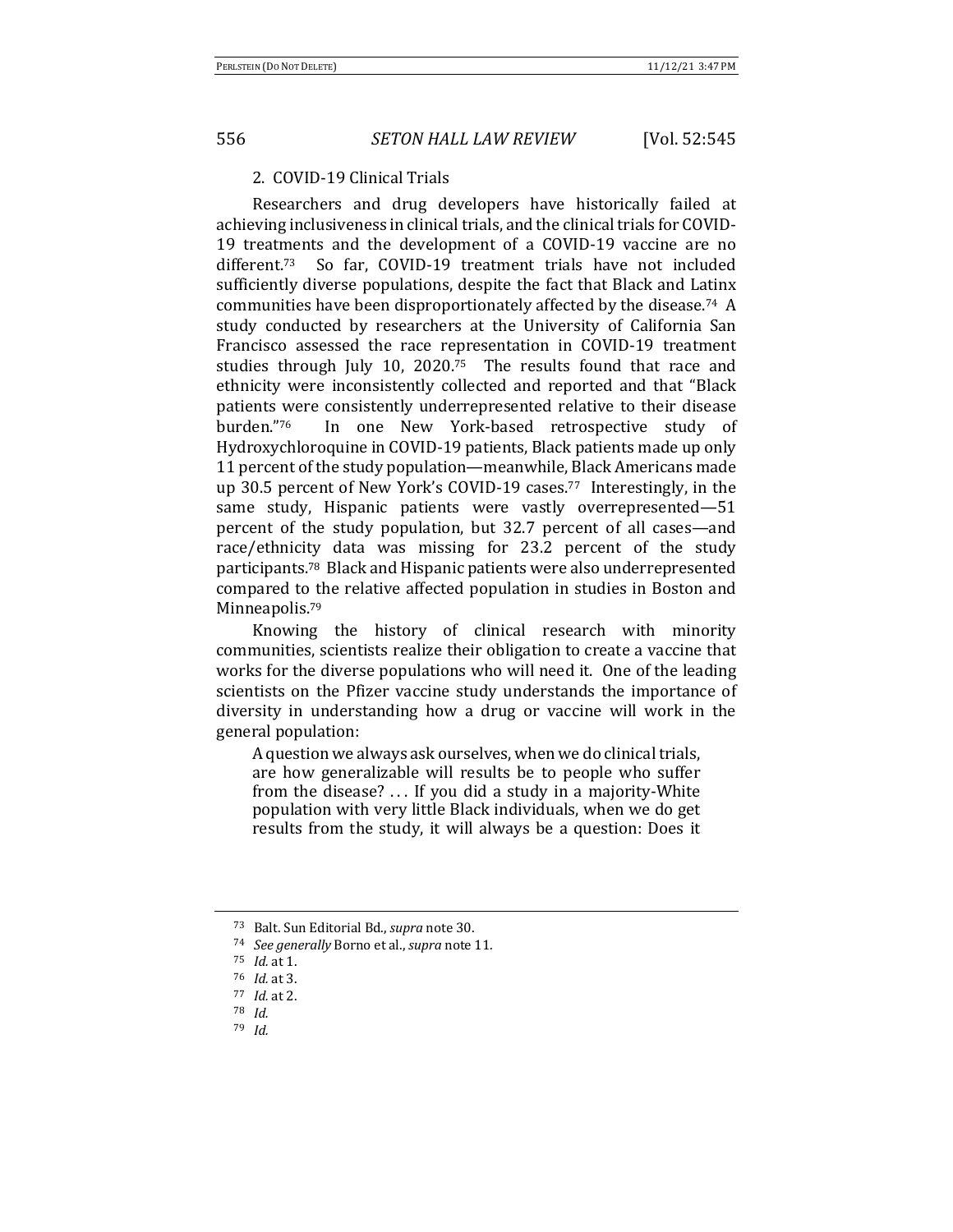work the same in Black [people] as compared to others? And that's even more so for covid.<sup>80</sup>

Yet by the end of August 2020, when Moderna's and Pfizer's vaccine trials had enrolled more than half of the target study population, just below one-fifth of the participants were Black or Hispanic.<sup>81</sup> In early October 2020, Moderna had still not recruited sufficient Black, Latinx, or Native American participants, leading the company to slow trial enrollment to prioritize minority recruitment.<sup>82</sup> Investigators working on the clinical trial reported that while minority recruitment lagged, trial quotas were quickly filled by "overwhelming interest in participation from [W]hite volunteers."83 And in an online registry used for expressing interest in vaccine trials as of late August, Black and Hispanic people made up only  $10-11$  percent of volunteers.<sup>84</sup>

While current enrollment does not even mirror the demographic breakdown of the U.S. population as a whole (about 33 percent Black, Hispanic, and Native American), many experts argue that this target is too low: instead, enrollment efforts should "reflect the disproportionate burden of disease."<sup>85</sup> As evidenced by current enrollment, these goals would be difficult to achieve, largely because of minority populations' distrust of the medical community caused by a history of being subjects for experimentation without knowledge or consent.<sup>86</sup> The scientific and medical communities owe it to minority populations to address these fears. Only by addressing these fears can we hope to lessen the death

<sup>80</sup> Carolyn Y. Johnson, *Large U.S. COVID-19 Vaccine Trials are Halfway Enrolled, but* Lag on Participant Diversity, WASH. Post (Aug. 27, 2020), https://www.washingtonpost.com/health/2020/08/27/large-us-covid-19-vaccine-trials-are-halfway-enrolled-lag-participant-diversity/.

 $81$  *Id.* ("Creating vaccine trials that, at minimum, mirror the racial and ethnic breakdown of the American population, which is about one-third total Black, Hispanic and Native American, has been a major focus  $-$  a necessity to make sure any vaccine works for everyone and is broadly accepted."); Balt. Sun Editorial Bd., *supra* note 30.

<sup>82</sup> Justine Coleman, *Moderna Vaccine Trials Slowed by Insufficient Minority* Participants: Report, HILL (Oct. 6, 2020), https://thehill.com/policy/healthcare/ 519807-moderna-vaccine-trials-slowed-by-insufficient-minority-participants-report. <sup>83</sup> *Id.*

<sup>84</sup> Johnson, *supra* note 80 (quoting James Kublin, executive director of the federal HIV Vaccine Trials Network, which is currently being repurposed to test coronavirus vaccines ("We are working a bit uphill  $\dots$  to get the studies representing the diversity [of the U.S.] — and that goes into the historical legacy of not just discrimination, but of outright unethical medical practices ....") (alteration in original)).

<sup>&</sup>lt;sup>85</sup> *Id.* (quoting Hala Borno, a medical oncologist at the University of California at San Francisco who studied coronavirus clinical trials that disclosed racial data and found that Blacks were underrepresented ("[T]he way that scientific research goes, is you need a sufficient sample to power your analysis, to determine there is a real difference for that population. You need to oversample racial and ethnic minorities.")).

<sup>86</sup> Coleman, *supra* note 82.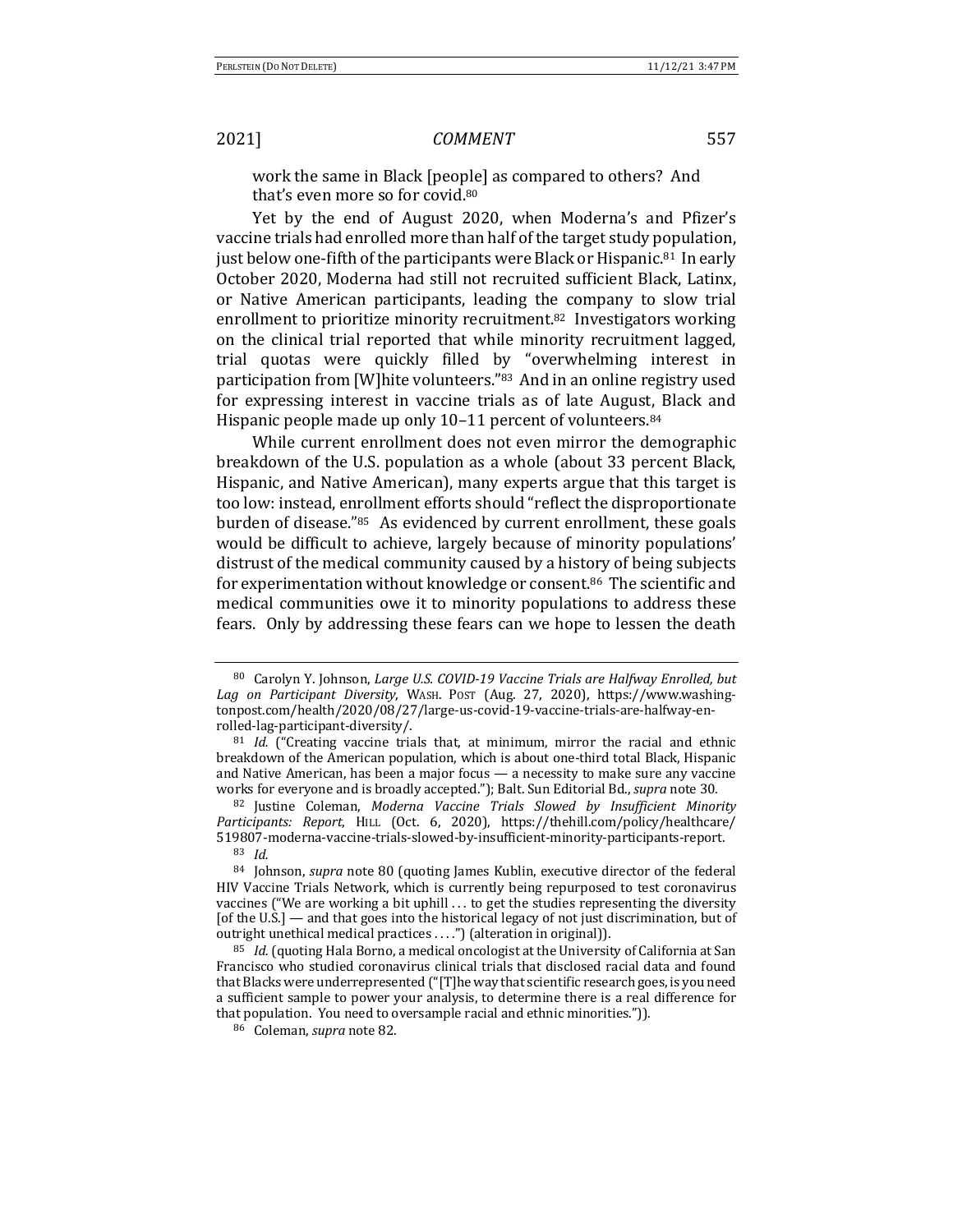toll of COVID-19 in hard-hit communities.<sup>87</sup> We must increase inclusion in clinical research, especially trials related to COVID-19, to address disparities in health outcomes.<sup>88</sup> The COVID-19 pandemic has given medical and healthcare professionals a more powerful voice in society. These professionals now have the opportunity to unravel the old system, filled with social inequities, to design a "more equitable system that promotes health for all Americans irrespective of social or economic background."89

### III. THE ROLE OF THE FDA IN REGULATING CLINICAL TRIALS

The FDA is the federal agency responsible for regulating clinical trials. The FDA derives much of its statutory authority from the Food, Drug, and Cosmetics Act, which states that missions of the FDA include "promot[ing] the public health by promptly and efficiently reviewing clinical research," and "ensuring that  $\dots$  human  $\dots$  drugs are safe and effective."<sup>90</sup> These missions should be carried out "in consultation with experts in science, medicine, and public health, and in cooperation with consumers, users, [and] manufacturers  $\dots$  of regulated products."<sup>91</sup> Further, the FDA's programs and policies should encourage collaboration with "the National Institutes of Health, and other sciencebased Federal agencies, to enhance the scientific and technical expertise available ... with respect to the development, clinical investigation, [and] evaluation  $\ldots$  of emerging medical therapies."<sup>92</sup> The FDA has promulgated numerous regulations to execute its statutory missions relating to clinical trials.<sup>93</sup> For example, one way the FDA regulates clinical trials is by requiring sponsors to submit an Investigational New Drug Application (IND) to the FDA before conducting a clinical trial.<sup>94</sup>

New, untested drugs typically go through three phases of investigation, referred to as Phases I, II, and  $III.^{95}$  Phase I investigations are closely monitored, as they primarily focus on determining the maximum dose of a drug that can be administered safely without causing severe side effects. $96$  Phase II investigations study the effectiveness of the new intervention and also further evaluate risks and

<sup>87</sup> Balt. Sun Editorial Bd., *supra* note 30.

<sup>88</sup> *See* Borno et al., *supra* note 11.

<sup>89</sup> Tai et al., *supra* note 62, at 707.

<sup>90</sup> Federal Food, Drug, and Cosmetic Act, 21 U.S.C. § 393(b)(1), (b)(2)(b) (2020).

 $91$  21 U.S.C. § 393(b)(4).

 $92$  21 U.S.C. § 393(c).

<sup>93</sup> *See generally* 21 C.F.R. §§ 312.1–312.320 (2019). 

<sup>94 21</sup> C.F.R. § 312.20.

<sup>95</sup> § 312.21.

<sup>96</sup> *See id.*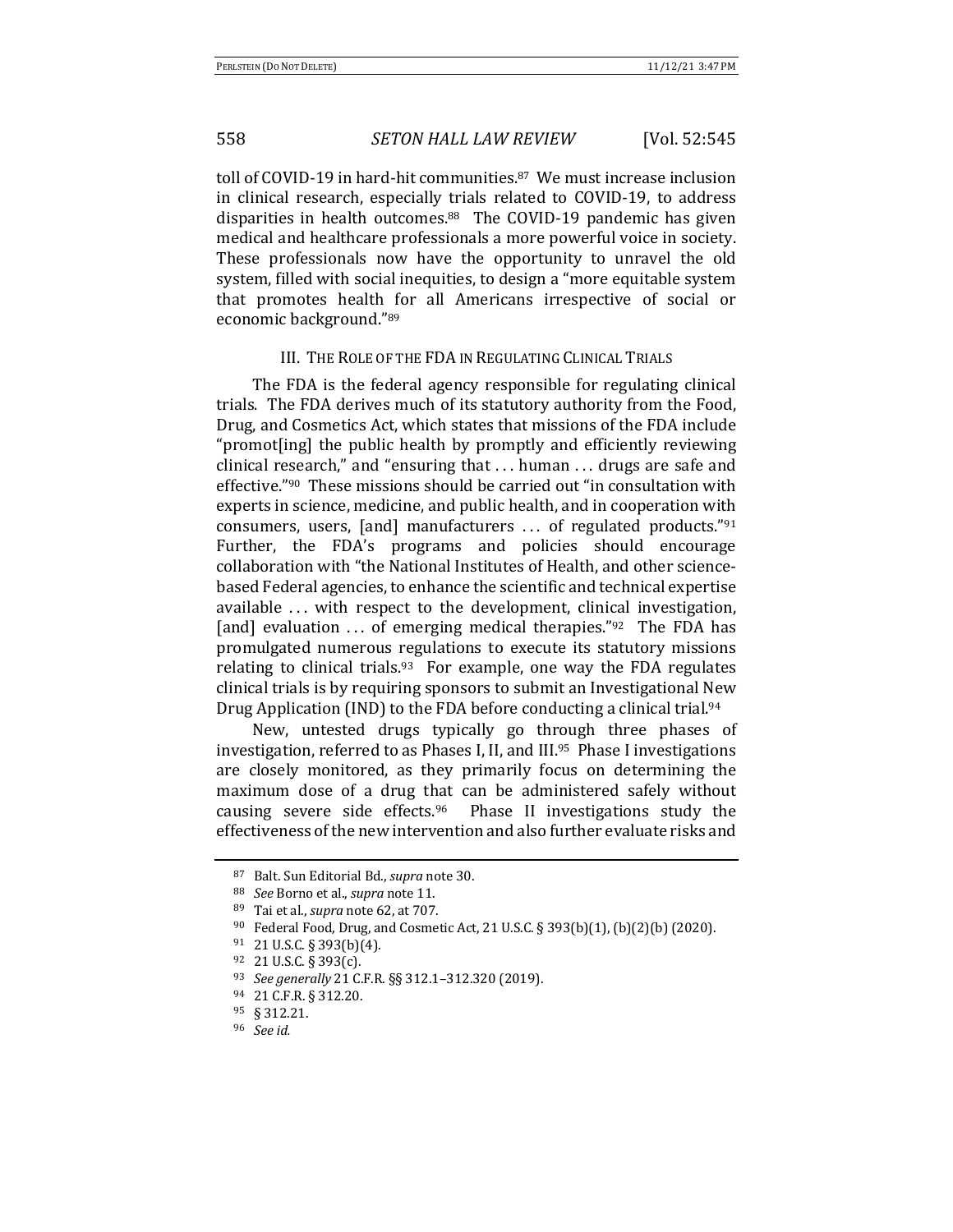short-term side effects associated with the drug.97 Phase III investigations collect "additional information about effectiveness and safety that is needed to evaluate the overall benefit-risk relationship of the drug and to provide an adequate basis for physician labeling."<sup>98</sup> As a trial moves through the phases, the number of subjects included in the trial increases from approximately twenty to several thousand.<sup>99</sup>

The FDA has the power to place a clinical hold to suspend an ongoing investigation,<sup>100</sup> and utilizes this power to enforce compliance with regulations related to clinical trials. In existing regulations, the FDA lists a number of specified grounds for issuing a clinical hold at each phase of the trial process.<sup>101</sup> For example, the FDA may place Phase II or III studies on hold if the "plan or protocol for the investigation is clearly deficient in design to meet its stated objectives." $102$  If the FDA identifies a study deficiency, it will "attempt to discuss and satisfactorily resolve the matter with the sponsor before issuing the clinical hold order." $103$  If a hold order is issued, the trial may not resume until the FDA lifts the order because the sponsor has either  $(1)$  corrected the cited deficiency, or  $(2)$  "otherwise satisfield the agency that the investigation(s) can proceed." $104$ 

## IV. PAST AND CURRENT EFFORTS TO INCREASE RACIAL DIVERSITY IN CLINICAL TRIALS

### A. *Government Initiatives*

## 1. NIH Revitalization Act of 1993

The NIH is a federal agency within the Department of Health and Human Services responsible for medical research.<sup>105</sup> The NIH conducts biomedical research projects and funds research projects conducted by public and private entities.<sup>106</sup> The NIH Revitalization Act of 1993 required the NIH to create a policy that would increase the inclusion of

<sup>97</sup> *Id.*

<sup>98</sup> *Id.*

<sup>99</sup> *Id.*

<sup>100 § 312.42(</sup>a).

<sup>101 § 312.42(</sup>b).

<sup>102</sup> *Id.*

<sup>103 § 312.42(</sup>c).

<sup>104</sup> § 312.42(e).

<sup>105</sup> *Who We Are*, NAT'L INSTS. HEALTH, https://www.nih.gov/about-nih/who-we-are (last visited Oct. 24, 2021).

<sup>106</sup> *Mission and Goals*, NAT'L INSTS. HEALTH (July 27, 2017), https://www.nih.gov/ about-nih/what-we-do/mission-goals.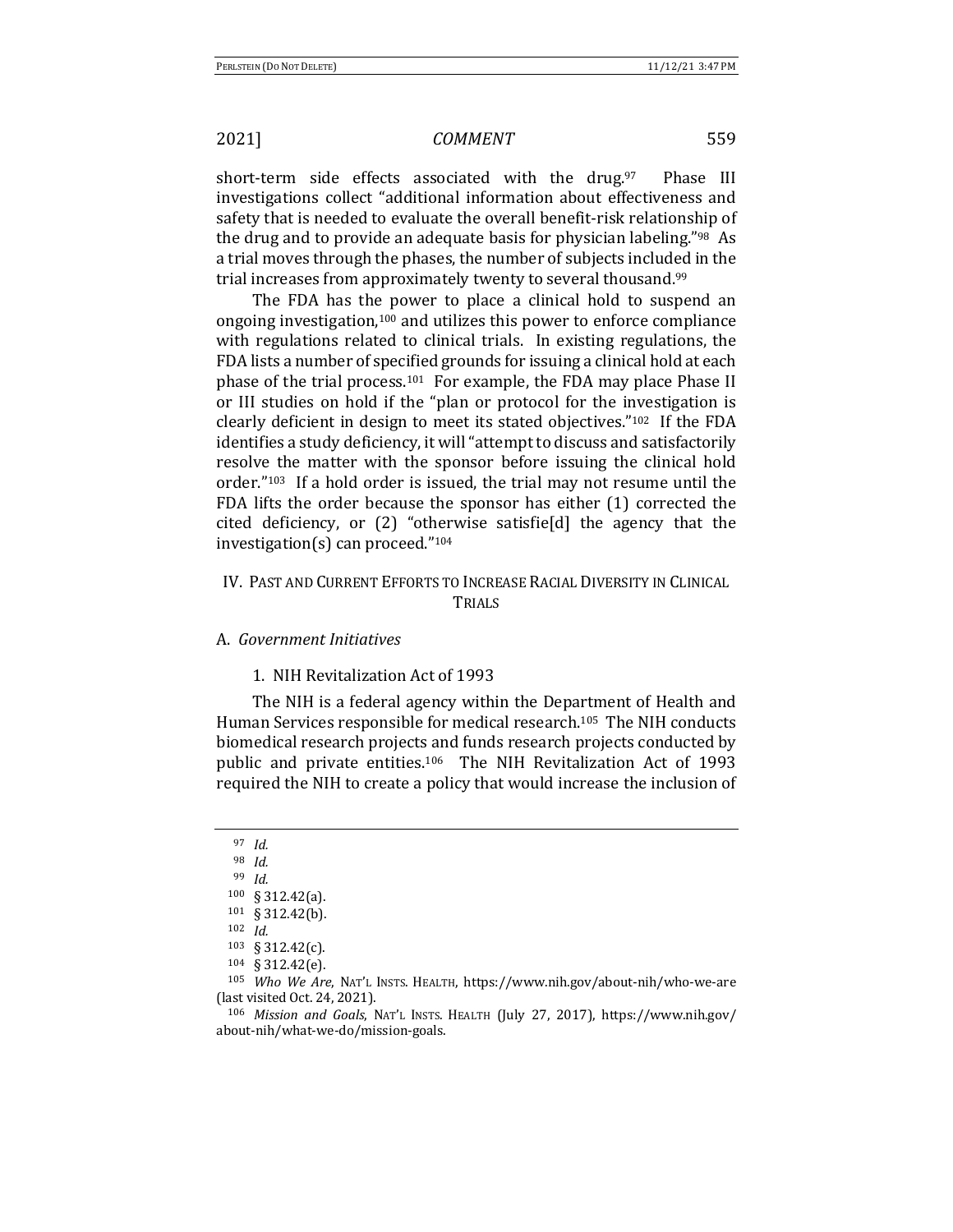women and minorities in clinical research.<sup>107</sup> The Act states that "[t]he Director of NIH ... shall conduct or support outreach programs for the recruitment of  $\dots$  members of minority groups as subjects in projects of clinical research," and that "the costs of such inclusion in the trial is not a permissible consideration in determining whether such inclusion is inappropriate."<sup>108</sup> The Act also provides exceptions to the requirement for inclusion of minorities in clinical trials when "there is substantial scientific data demonstrating that there is no significant difference between" the effects of the intervention on minority groups and other trial subjects.<sup>109</sup>

Following this directive, the NIH issued a policy that requires, [M]inority groups and their subpopulations [to] be included in all NIH-funded clinical research, unless a clear and compelling rationale and justification establishes to the satisfaction of the relevant Institute/Center Director that inclusion is inappropriate with respect to the health of the subjects or the purpose of the research  $\dots$ . The inclusion of ... members of minority groups and their subpopulations must be addressed in developing a research design or contract proposal appropriate to the scientific objectives of the study/contract.<sup>110</sup>

Mirroring the statute, the policy states that "[c]ost is not an acceptable reason for exclusion except when the study would duplicate data from other sources."<sup>111</sup> Policy exceptions may be permitted based on "compelling rationale and justification" at the NIH Director's discretion.<sup>112</sup> Evidence showing whether or not "race/ethnicity differences in the intervention effect are to be expected" must be reviewed during the proposal of an NIH-defined Phase III clinical trial.<sup>113</sup>

<sup>&</sup>lt;sup>107</sup> Nat'l Insts. Health, *NIH Policy and Guidelines on the Inclusion of Women and Minorities as Subjects in Clinical Research*, NIH GRANTS & FUNDING (Dec. 6, 2017), https://grants.nih.gov/policy/inclusion/women-and-minorities/guidelines.htm. An amendment to the policy was made on November 28, 2017. The only significant change to the policy is the requirement that sex/gender, race, and/or ethnicity analysis are submitted to clinicaltrials.gov for applicable NIH-defined Phase III clinical trials. Because this Comment focuses on minority communities, efforts to include women in clinical research will not be discussed, though it is worth noting that efforts to increase gender-based diversity in clinical trials have been largely successful.

 $108$  National Institutes of Health Revitalization Act of 1993, Pub. L. No. 103-43, § 492B, 107 Stat. 122, 134 (1993).

<sup>109</sup> *Id.* at 135.

<sup>110</sup> Nat'l Insts. Health, *supra* note 107.

<sup>111</sup> *Id.*

<sup>112</sup> *Id.*

<sup>113</sup> *Id.*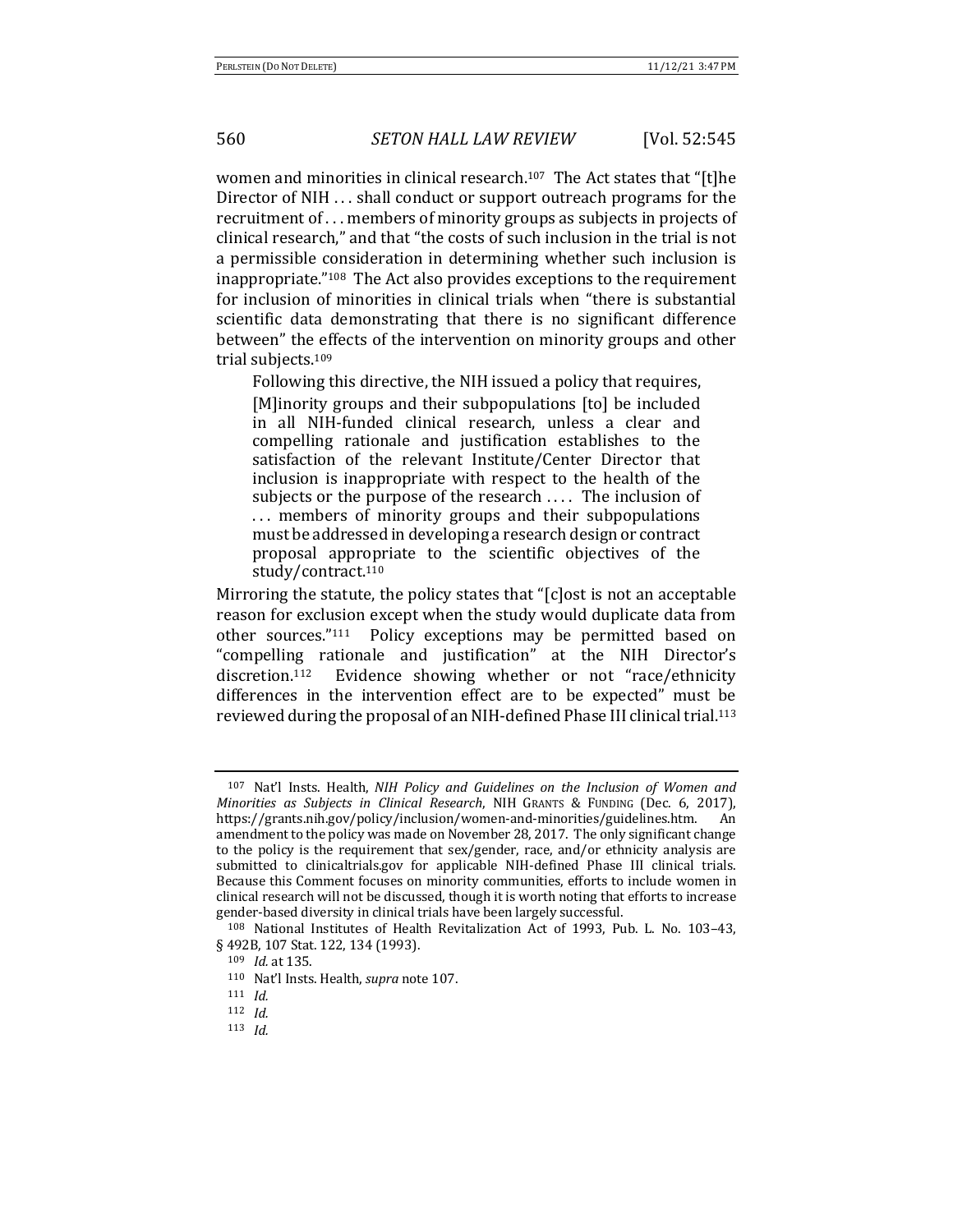If data supports "the existence of significant differences," the Phase III trial design must accommodate this.<sup>114</sup>

### 2. FDA Guidance Documents & Drug Trials Snapshots

The FDA has undertaken various initiatives to increase diversity in clinical trial participants and standardize the collection and reporting of race and ethnicity data.<sup>115</sup> Many of these initiatives have focused on broadening eligibility criteria, including "characteristics such as age, sex, medical history, current health status, presence or absence of certain genotypes, blood pressure or other physiologic parameter, and absence of certain diseases," to promote enrollment of participants that better reflect the population.<sup>116</sup>

In 2014, the FDA released the "FDA Action Plan to Enhance the Collection and Availability of Demographic Subgroup Data" ("Action Plan").<sup>117</sup> The Action Plan was published in response to Section 907 of the Food and Drug Administration Safety and Innovation Act of 2012 (FDASIA), which directed the FDA to provide Congress information regarding demographic subgroup participation in clinical trials and the availability of safety and efficacy data for specific subgroups.<sup>118</sup> Section 907 also mandated the FDA to issue an action plan making recommendations to improve,

the completeness and quality of analyses of data on demographic subgroups in summaries of product safety and effectiveness data and in labeling;  $\ldots$  the inclusion of such data, or the lack of availability of such data in labeling;  $\dots$ [and] the public availability of such data to patients, health care providers, and researchers.<sup>119</sup>

The Action Plan acknowledged that certain subgroups, including Blacks, Hispanics, and U.S. Asians, are less likely to participate in clinical trials compared to the population as a whole, and further acknowledged that "[p]articipation in clinical trials is voluntary, so in order to have

<sup>114</sup> *Id.*

<sup>115</sup> *See, e.g.*, U.S. Food & Drug Admin., Collection of Race and Ethnicity Data in Clinical TRIALS: GUIDANCE FOR INDUSTRY AND FOOD AND DRUG ADMINISTRATION STAFF 1 (2016) [hereinafter 2016GUIDANCE DOCUMENT]; *see generally Clinical Trials Guidance Documents*, U.S. Food & Drug Admin., https://www.fda.gov/regulatory-information/search-fdaguidance-documents/clinical-trials-guidance-documents (last visited July 29, 2021).

<sup>116</sup> U.S. FOOD & DRUG ADMIN., ENHANCING THE DIVERSITY OF CLINICAL TRIAL POPULATIONS — ELIGIBILITY CRITERIA, ENROLLMENT PRACTICES, AND TRIAL DESIGNS: GUIDANCE FOR INDUSTRY 2 n.2 (2020) [hereinafter 2020 GUIDANCE DOCUMENT].

<sup>117</sup> FDA Action PLAN, *supra* note 23.

<sup>&</sup>lt;sup>118</sup> *See* Food and Drug Administration Safety and Innovation Act, Pub. L. No. 112-144, § 907, 126 Stat. 993, 1092-93 (2012).

<sup>119</sup> *Id.* at 1093-94.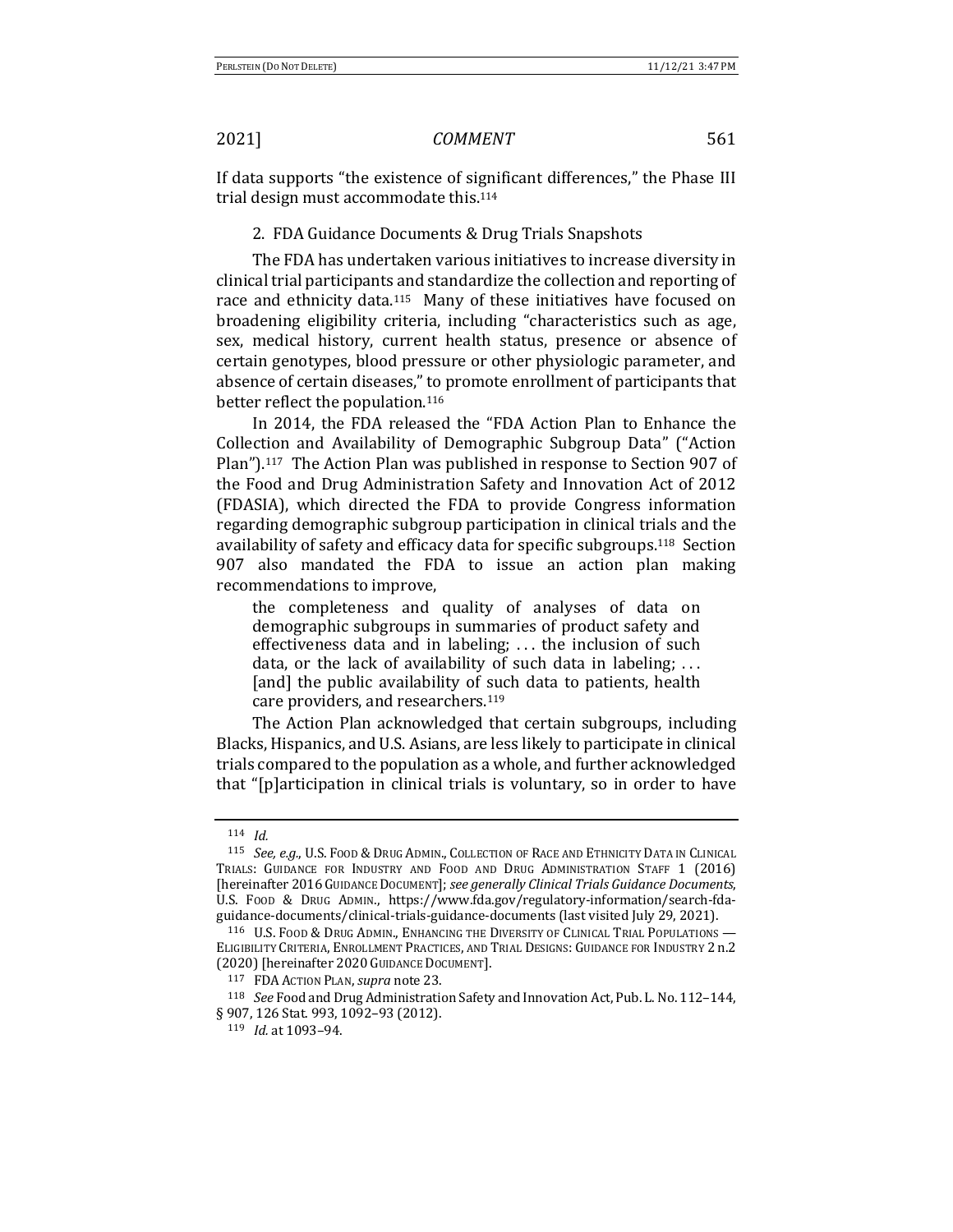clinical trials with diversity among participants, a diverse population of people has to be willing to participate."<sup>120</sup>

One priority of this Action Plan was to encourage greater subgroup participation in clinical trials by identifying barriers to enrollment and implementing strategies to work around those barriers.<sup>121</sup> The Action Plan noted several barriers to participating, including a shortage of investigators who have access to patients who belong to demographic subgroups; "patients and families with negative attitudes about medical research and concerns about risk"; patient inconvenience, such as transportation requirements and geographic location; and insurance or socioeconomic status affecting access to trials and healthcare.<sup>122</sup> The Action Plan stated that the "FDA fully supports efforts to encourage participation of underrepresented ethnic and racial subgroups participating in clinical trials  $\ldots$  so that knowledge about the safety and effectiveness of these products is informative to patients who may use the products."123

To address these participation barriers, the Action Plan contained several "Action Items," such as acknowledging that the issue "is not one of race and ethnicity alone" and introducing a plan to work with experts to better understand contemporary barriers to participation.<sup>124</sup> The Action Plan also proposed increasing effective communication with demographic subgroups about clinical trial participation, including distributing information in both English and Spanish, as well as establishing a "joint working group" that would "explore educational tools and outreach mechanisms to more broadly engage subgroups that consistently have low participation rates in clinical trials" and increase awareness about the value of participating in clinical trials.<sup>125</sup> Even with these Action Items, the Action Plan acknowledged that increasing subgroup participation in clinical trials is a complex issue that requires coordination with the NIH, advocacy groups, and industry and increased focus on community-based research.<sup>126</sup>

In 2015, the FDA's Center for Drug Evaluation and Research (CDER) began publishing Drug Trials Snapshots to make available to consumers and healthcare providers demographic information about

<sup>120</sup> FDA ACTION PLAN, *supra* note 23, at 11.

<sup>121</sup> *Id.*

<sup>122</sup> *Id.* at 11-12.

<sup>123</sup> *Id.* at 11.

<sup>124</sup> *Id.* at 12.

 $125$  *Id.* at 13-14.

<sup>126</sup> FDA Action PLAN, *supra* note 23, at 13. See *infra* Section IV.B. for more information about industry initiatives to increase minority participation in clinical trials.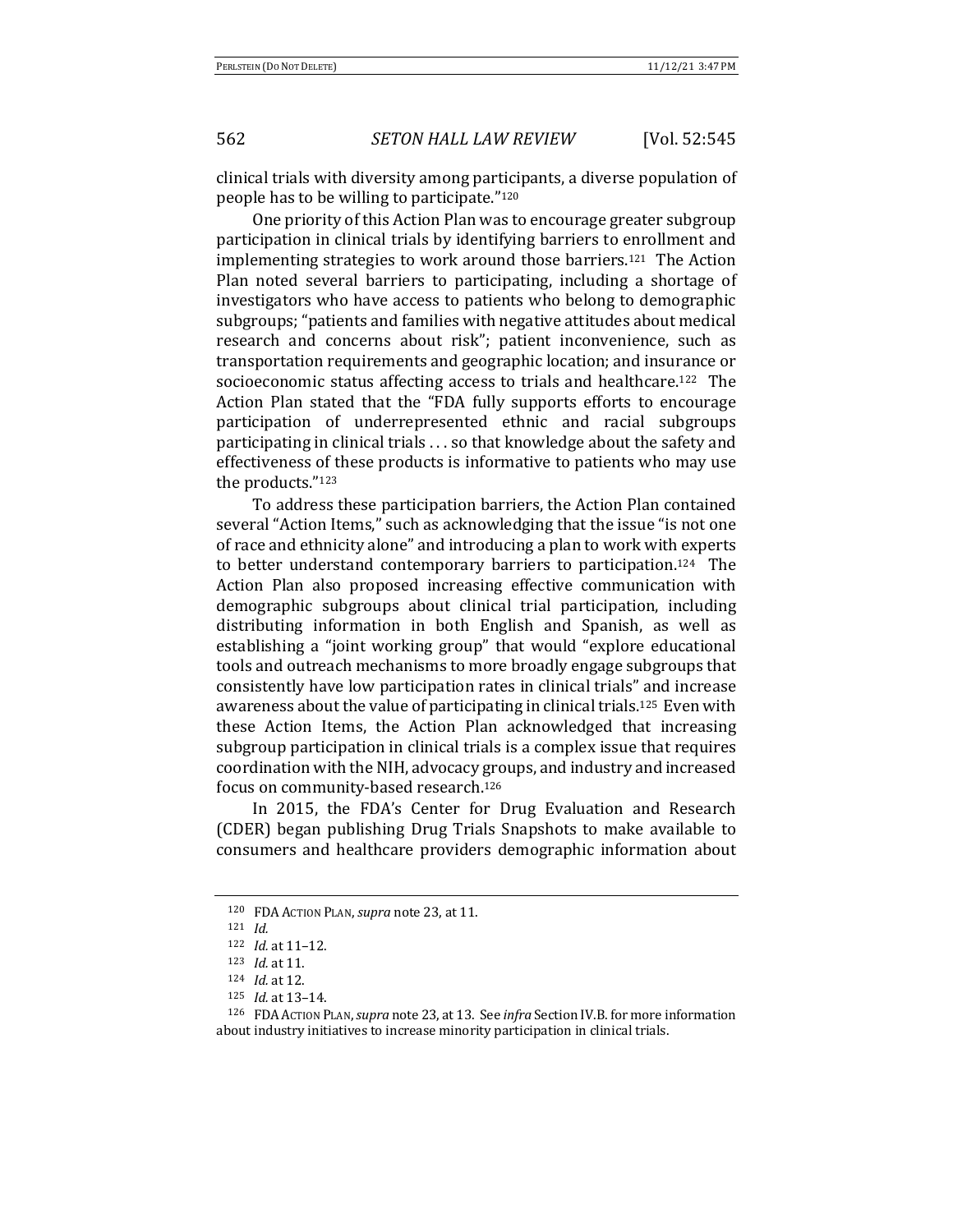who participated in the clinical trials for newly approved drugs.<sup>127</sup> Each Snapshot indicates any differences in efficacy or side effects based on sex, age, or race, and provides a breakdown of the percentages of participants based on sex, age, and race.<sup>128</sup> At the end of each year, the FDA releases the "Drug Trials Snapshots Summary Report," which further breaks down demographic subgroups of all participants in trials for approved drugs.<sup>129</sup> In the annual report, demographic subgroups are broken down into White, Black or African American, Asian, and Hispanic.<sup>130</sup> For some drugs, certain demographic information is not reported.131

The Snapshots' purpose is to enhance transparency and "promote" dialogue on the appropriate representation of different subgroups in clinical trials." $132$  While a thoughtful initiative, the Snapshots have two major limitations: (1) conclusions regarding differences in safety and efficacy among different demographic groups "cannot always be made," and by looking at a few different snapshots, it appears that the inability to form conclusions happens often; and (2) Snapshots are posted within thirty days of drug approval and are not updated to reflect new information as it may become available.<sup>133</sup> Because the FDA typically approves drugs following Phase  $III$ ,<sup>134</sup> the post-approval periodsometimes called Phase IV or a "post marketing surveillance" studyoften produces additional safety or efficacy data that was not detected prior to FDA approval.<sup>135</sup> The "true safety profile" of a drug often is not fully developed until the drug has been made available on the market.<sup>136</sup> Because new information is not added to the Snapshot profile, a consumer or healthcare provider may not be considering the complete safety or efficacy information available for a certain drug when looking at Snapshot data.

In a complement to the Drug Trials Snapshots initiative, the FDA issued a guidance document in 2016 to establish a "standardized 

<sup>&</sup>lt;sup>127</sup> *Drug Trials Snapshots*, U.S. Food & Drug Admin. (Apr. 9, 2021) [hereinafter *Snapshots*], https://www.fda.gov/drugs/drug-approvals-and-databases/drug-trialssnapshots. 

<sup>128</sup> *See, e.g., Drug Trials Snapshots: ACCRUFER*, U.S. Food & DRUG ADMIN. (Aug. 15, 2019), https://www.fda.gov/drugs/drug-approvals-and-databases/drug-trials-snapshots-accrufer. 

<sup>&</sup>lt;sup>129</sup> *See* U.S. Food & Drug Admin., 2020 Drug Trials Snapshots Summary Report 2 (2021). 130 *Id.* at 3.

<sup>131</sup> *Id.*

<sup>132</sup> *Id.* at 2.

<sup>133</sup> *Snapshots, supra* note 127.

<sup>134</sup> *See supra* Part III.

<sup>135</sup> Viraj Suvarna, *Phase IV of Drug Development*, 1 PERSPS. CLINICAL RSCH. 57, 57 (2010).

<sup>136</sup> *Id.*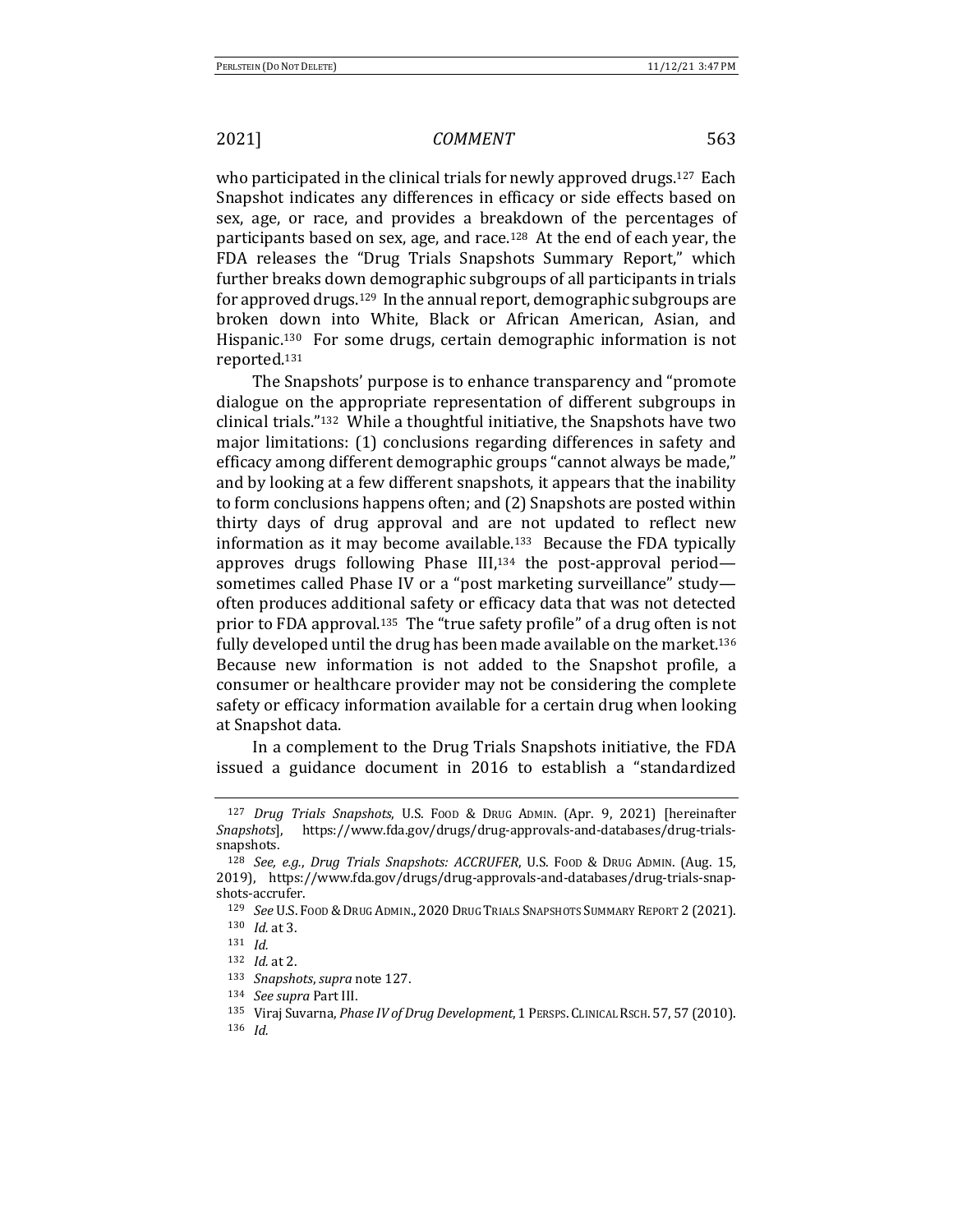approach for collecting and reporting race and ethnicity data in submissions for clinical trials," because the use of standardized methods and terminology ensures that data is collected uniformly and consistently.<sup>137</sup> Per FDA regulations, trial sponsors are expected to "enroll participants who reflect the characteristics of clinically relevant populations with regard to age, sex, race, and ethnicity."<sup>138</sup> The guidance document provides that,

A plan to address inclusion of clinically relevant subpopulations should be submitted  $\ldots$  to the Agency at the earliest phase of development and, for drugs and biologics, no later than the end of the phase 2 meeting. Inadequate participation and/or data analyses from clinically relevant subpopulations can lead to insufficient information pertaining to medical product safety and effectiveness for product labeling.139

The most recent guidance document, titled "Enhancing the Diversity of Clinical Trial Populations—Eligibility Criteria, Enrollment Practices, and Trial Designs: Guidance for Industry," was introduced for public comment in June 2019 and finalized in November 2020.<sup>140</sup> This guidance document was issued to comply with Section 610 of the FDA Reauthorization Act of 2017 (FDARA), which required the FDA to "convene a public meeting to discuss clinical trial inclusion and exclusion criteria to inform the guidance" and issue a report on the matter.<sup>141</sup> This guidance document focuses primarily on how sponsors can increase underrepresented populations' enrollment in clinical trials using inclusive trial practices.<sup>142</sup> It also discusses "improving trial recruitment so that the participants enrolled in trials will better reflect the population most likely to use the drug." $143$ 

Obstacles to enrolling in clinical trials include the burden of frequent visits to specific sites, financial costs from traveling or missing work, and distrust of clinical research among certain populations.<sup>144</sup> The FDA suggests sponsors can improve the diversity of study

<sup>137 2016</sup> GUIDANCE DOCUMENT, *supra* note 115 at 1.

<sup>138 2020</sup> GUIDANCE DOCUMENT, *supra* note 116, at 5; see 21 C.F.R. §§ 314.50(d)(v), (vi)(a) (Safety and efficacy data in NDAs "must be presented by . . . racial subgroups and must identify any modifications of dose or dose interval needed for specific subgroups.").

<sup>139 2016</sup> GUIDANCE DOCUMENT, *supra* note 137, at 3.

<sup>140 2020</sup> GUIDANCE DOCUMENT, *supra* note 116.

<sup>&</sup>lt;sup>141</sup> FDA Reauthorization Act of 2017, Pub. L. No. 115-52, § 610, 131 Stat. 1005, 1051 (2017).

<sup>142</sup> *See generally* 2020 GUIDANCE DOCUMENT, *supra* note 116, at 4-7.

<sup>143</sup> *Id.* at 3.

<sup>144</sup> *See supra* Section II.A.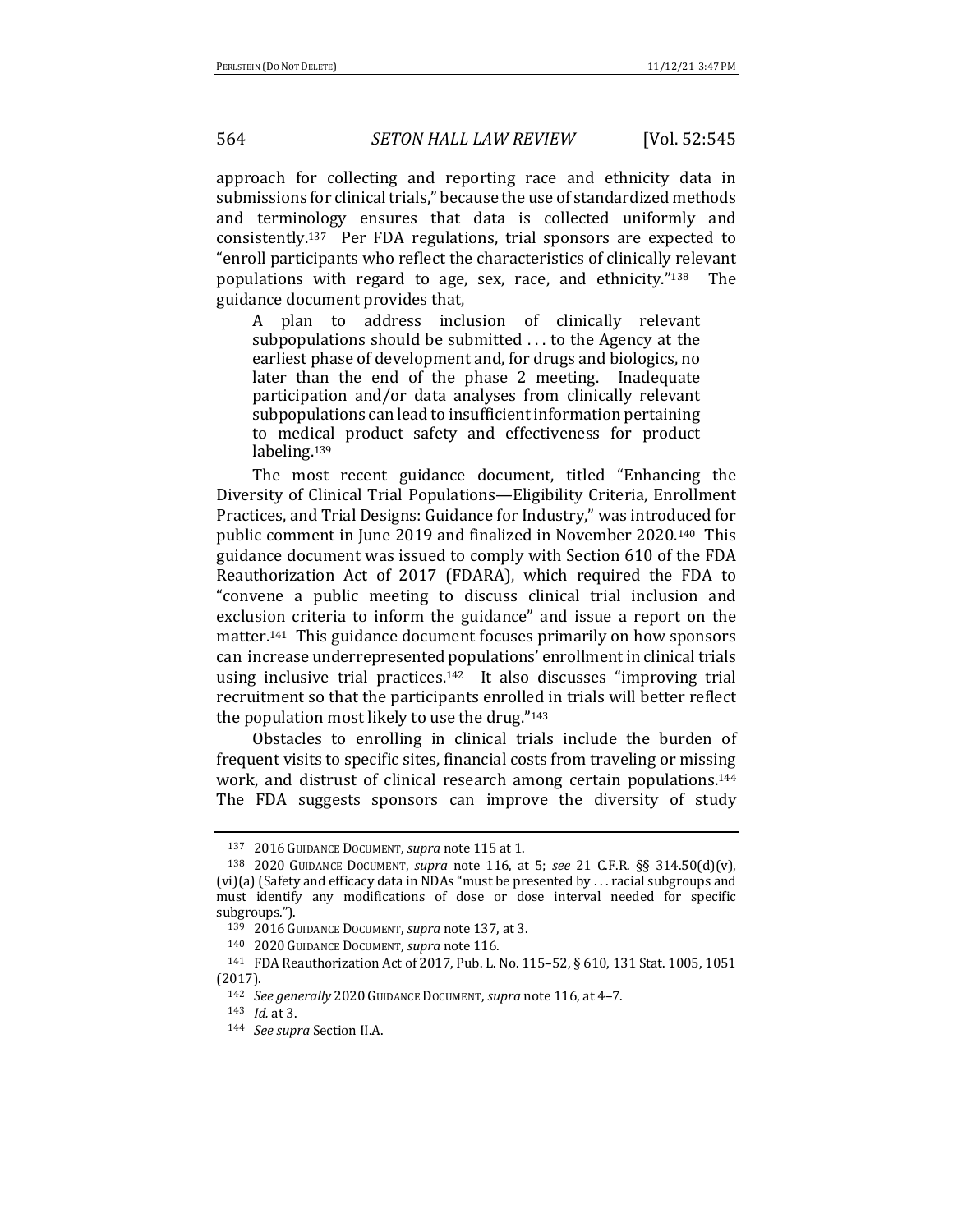participants by considering these logistical barriers when designing the clinical trial and provides a number of potential approaches.<sup>145</sup> For example, the section titled "Make Trial Participation Less Burdensome for Participants" suggests that trial sponsors should take note of recruitment challenges that the study's planned visit schedule may cause and consider reducing the number of visits, increasing flexibility in visit windows when possible, using technology to replace in-person visits, or providing financial reimbursements for travel or lodging expenses.<sup>146</sup> Another section titled "Adopt Enrollment and Retention Practices That Enhance Inclusiveness" urges trial sponsors to work with communities to better understand why participants may be reluctant to enroll in a clinical trial to better address participants' needs and to involve the participants, their families, and patient advocates in the trial design process; to select trial sites located in areas with higher concentrations of minority populations; to consider diversity when selecting health care providers; and to make further efforts to increase diversity through public outreach and education within the industry, in partnership with patient advocacy groups and medical associations.<sup>147</sup>

It is worth noting that while guidance documents represent the "current thinking" on a topic, the guidance is "not binding on the FDA or the public" and creates no legally enforceable responsibilities.<sup>148</sup> Despite these various FDA initiatives, diversity in clinical trials is not significantly improving.<sup>149</sup>

## B. Non-Profit Organizations, Industry, and Other Private Actors

Despite the lack of binding diversity requirements from the FDA, private actors often implement their own plans to increase diversity in their clinical trials, though the success of these initiatives is sometimes unclear. 

<sup>145 2020</sup> GUIDANCE DOCUMENT, *supra* note 116, at 9.

<sup>146</sup> *Id.* at 9-10.

<sup>147</sup> *Id.* at 10.

<sup>&</sup>lt;sup>148</sup> 2016 GUIDANCE DOCUMENT, *supra* note 137, at 2 ("FDA's guidance documents . . . do not establish legally enforceable responsibilities. Instead, guidances describe the Agency's current thinking on a topic and should be viewed only as recommendations, unless specific regulatory or statutory requirements are cited. The use of the word *should* in Agency guidances means that something is suggested or recommended, but not required.").

<sup>149</sup> Barba, *supra* note 11; Luther T. Clark et al., *Increasing Diversity in Clinical Trials: Overcoming Critical Barriers*, 44 CURRENT PROBLEMS IN CARDIOLOGY 148, 150 (2019) ("[D]espite major efforts, including those from the US FDA and the Revitalization Act of 1993, which required that clinical trials funded by the National Institutes of Health include women and minority participants, diversity in clinical trials has not substantially improved.").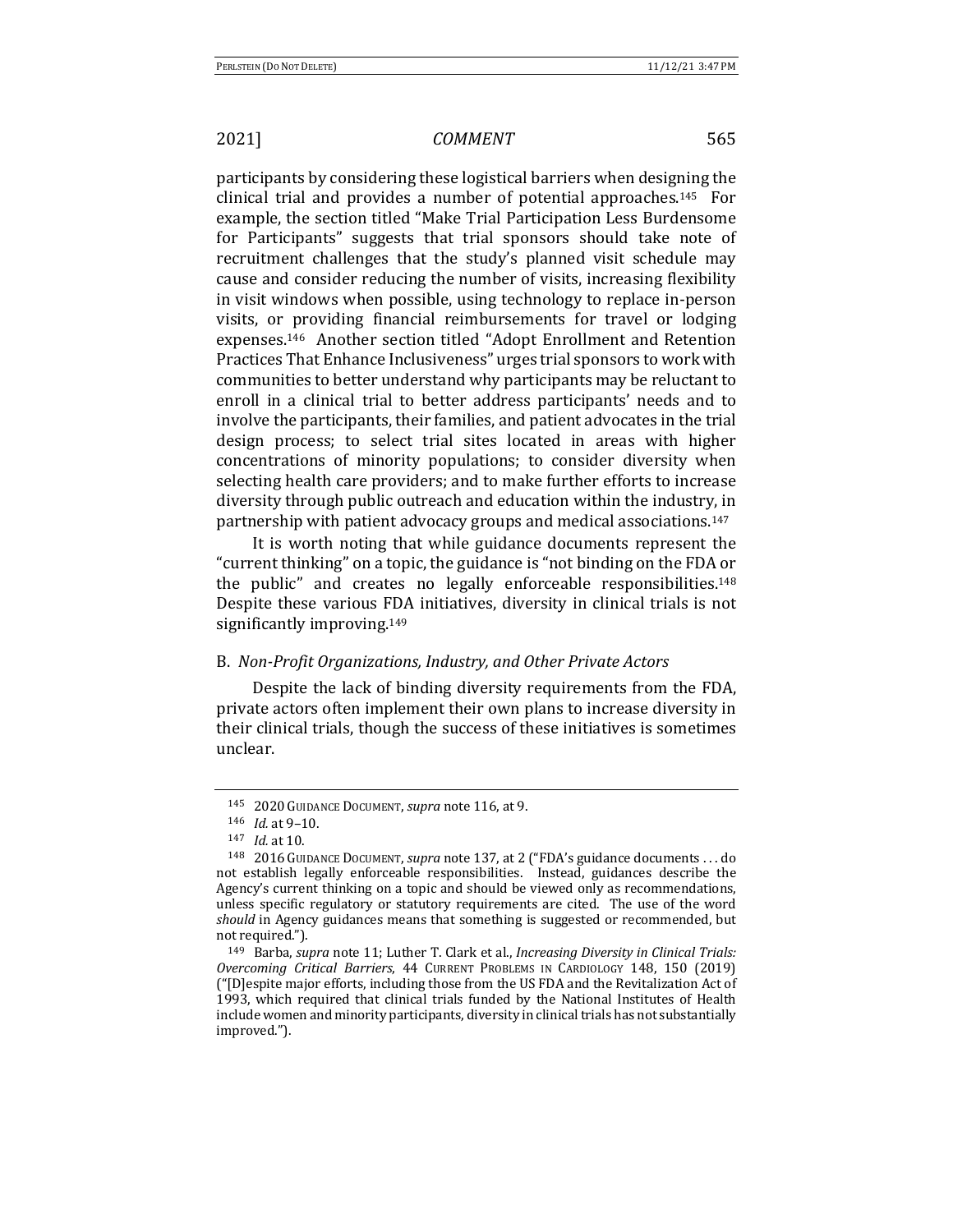For example, the Center for Information and Study on Clinical Research Participation (CISCRP) is "dedicated to educating and informing the public, patients, medical/research communities, the media, and policy makers about clinical research and the role each party plays in the process." $150$  CISCRP offers a number of services and programs to help consumers find trials that are relevant to their specific needs and learn more about clinical trials by providing "plain language translation" of research documents.<sup>151</sup> CISCRP also focuses on community engagement by increasing awareness about clinical trials through media campaigns and hosting educational events in diverse communities to further enable individuals to make informed decisions about participation in clinical trials.<sup>152</sup> Perhaps most importantly, CISCRP collects information about patient perceptions and experiences with clinical research.<sup>153</sup> Listening to patients and understanding their concerns allows for the development of new initiatives which are more likely to achieve the goal of increased diversity efficiently and effectively.

Pharmaceutical companies, as sponsors of clinical trials, are also taking steps to increase minority participation. Biogen, for example, is undertaking various initiatives to increase diversity in their clinical trials by providing "diversity and cultural sensitivity training" for its clinical trial sites; focusing on opening its trials at sites that serve a diverse patient population and underserved communities; forming a Community Advisory Board to help develop educational materials about clinical trials and develop new initiatives for working with underserved communities; including participant race and ethnicity goals in the trial design which reflect the patient population affected by a specific disease; and collaborating on a study with the Tufts Center for the Study of Drug Development (Tufts CSDD) to learn more from patients, healthcare experts, and community members about the obstacles patients face in clinical trial participation.<sup>154</sup> These initiatives reflect Biogen's commitment to "putting the weight of our business, our employees, and our collaboration partners to help close the disparity gap in clinical trials and access to healthcare."<sup>155</sup>

<sup>&</sup>lt;sup>150</sup> *About Us*, CISCRP, https://www.ciscrp.org/about-us/ (last visited Sept. 12, 2021).

<sup>&</sup>lt;sup>151</sup> Services and Programs, CISCRP, https://www.ciscrp.org/services/ (last visited Sept. 12, 2021).

<sup>152</sup> *Id.*

<sup>153</sup> *Id.*

<sup>&</sup>lt;sup>154</sup> Increasing Diversity in Clinical Trials: A Collaboration with Tufts Center for the *Study of Drug Development*, BIOGEN, https://www.biogen.com/en\_us/stories/tufts-clinical-trial.html (last visited Sept. 12, 2021).

<sup>155</sup> *Id.*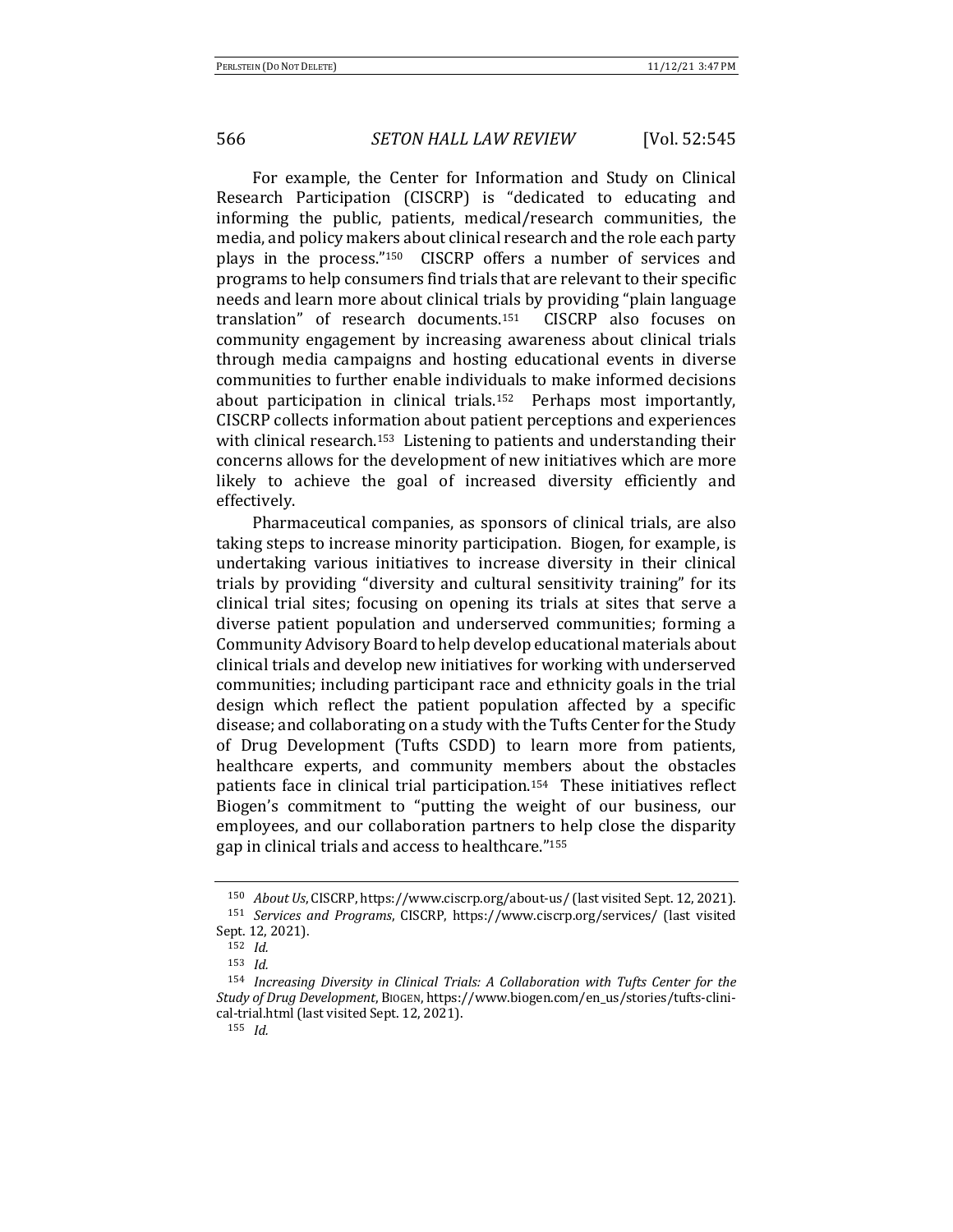Pfizer also acknowledges that diversity in clinical trial participants is "critical to public health and well-being through increased representation of the populations who experience a condition."<sup>156</sup> To increase minority patient recruitment, Pfizer is employing community outreach programs in churches, schools, town halls, and other community centers to raise awareness and increase education about clinical trials.<sup>157</sup> Realizing the importance of investigator training, Pfizer also developed a recruitment tracking system to "help establish diversity as a key scientific variable across [its] research portfolio."<sup>158</sup>

While these initiatives represent a good start, to most effectively increase diversity in clinical trials, the medical community must be rebuilt to invite trust and confidence from minority populations.<sup>159</sup> Members of the medical and healthcare professions must remember the medical field's legacy of exploitation and experimentation and its lasting effects when caring for patients from minority communities. Patients often have racial preferences in healthcare, and providers should strongly consider these preferences to optimize care quality.<sup>160</sup> Studies have shown that the effects of implicit bias may be countered when providers accommodate patients' physicians' racial preferences.<sup>161</sup>

### V. PROPOSAL FOR A NEW REGULATION

Since the guidance documents are nonbinding, $162$  drug developers have no legal obligation to comply with the FDA's suggested courses of action. Demographic data shows that despite various FDA guidances, diversity in trials still fails to adequately represent the demographics of those impacted by specific diseases.<sup>163</sup> Utilizing its power to regulate

<sup>&</sup>lt;sup>156</sup> Tina Pavane, *Diversity in Clinical Trials: Why It's Important*, PFIZER, https:// www.pfizer.com/news/featured\_stories/featured\_stories\_detail/diversity\_in\_clinical\_trials\_why\_it\_s\_important (last visited Sept. 21, 2021).

<sup>157</sup> *Id.*

<sup>158</sup> *Id.*

<sup>159</sup> Frederick et al., *supra* note 9.

<sup>&</sup>lt;sup>160</sup> Kimani Paul-Emile, *Patients' Racial Preferences and the Medical Culture of Accommodation*, 60 UCLA L. REV. 462, 486-87 (2012) ("A patient must be willing to speak candidly about personal and potentially uncomfortable or embarrassing information; to submit to bodily examination, including attention to all manner of injury and abuse; to confide in and communicate openly with the physician; to rely on the physician's recommendations; and to feel confident in the belief that the physician is acting to advance the patient's best interest. In fact, the absence of these elements may mean the difference between life and death for some patients. To this end, the AMA has consistently and unequivocally maintained that a patient's ability to choose a personal physician is a 'prerequisite of optimal care and ethical practice.'" (Citations omitted.)).

 $161$  *Id.* at 490.

<sup>162 2020</sup> GUIDANCE DOCUMENT, *supra* note 116.

<sup>163</sup> *See supra* Part II.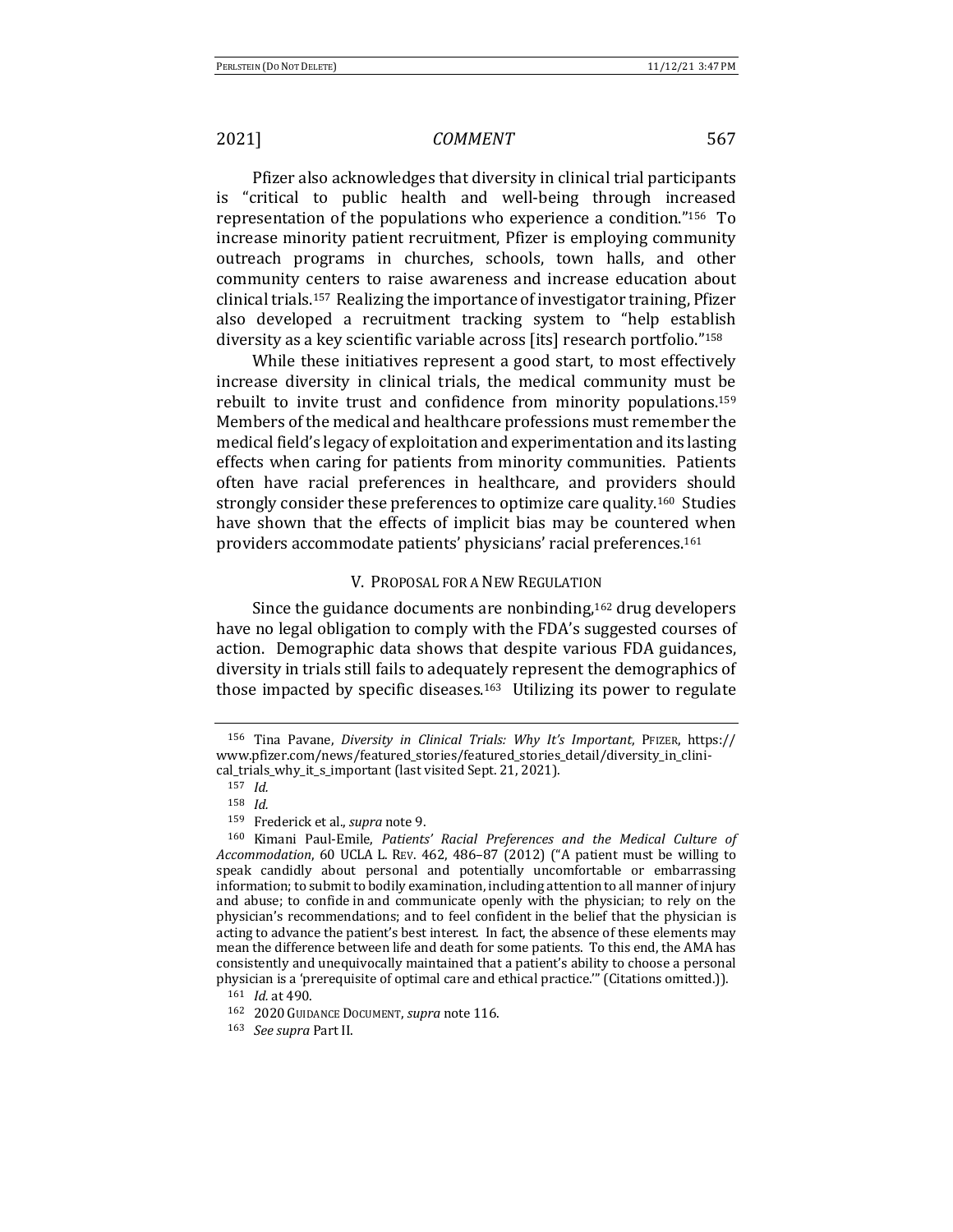clinical trials from the Federal Food, Drug, and Cosmetic Act, the FDA should issue a rule mandating increased diversity in clinical trial participants when feasible and clinically appropriate as a condition of obtaining marketing authorization.

Many have criticized the FDA's attempts to address diversity in clinical trials and have urged for more compelling action. In a white paper report about increasing minority participation in clinical trials, the Endocrine Society asserted that the FDA should require rather than recommend adherence to its guidelines.<sup>164</sup> During the public comment period following the issuance of the Draft Guidance for the 2020 Guidance Document,<sup>165</sup> many of the comments from drug developers, clinical trial organizations, and patients criticized the document for its lack of "definition and depth," insisting that the FDA needs to provide more clarity about how to determine a clinically appropriate participant sample.<sup>166</sup> One organization specifically "lamented the fact that 'there is no direct mention of race and ethnicity' in the draft guidance, leaving it to the industry to guess what the FDA means by underrepresented and minority groups."<sup>167</sup> The organization further said that "[t]he guidance should provide direction specific to involving African Americans, Latin[x] and Asians." $168$ 

In 2017, the National Black Church Initiative (NBCI) called upon the FDA to require diverse participation before approving new drugs or medical devices.<sup>169</sup> Writing to the FDA Commissioner, the NBCI asserted that "the pharmaceutical community is not going to improve minority participation in clinical trials until the FDA compels them to do so via regulations."<sup>170</sup> In a 2008 report, the Eliminating Disparities in Clinical Trials (EDICT) Project, a collaboration of representatives from public, private, and non-profit sectors argued that the FDA should "strengthen its policy to require appropriate inclusion of underrepresented populations in all clinical trials; [i]mplement penalties for noncompliance with inclusion policies in clinical trials; [and] [i]mplement incentives for appropriate inclusion of all underrepresented

<sup>164</sup> ENDOCRINE SOCIETY, *supra* note 28, at 27.

<sup>165</sup> *See supra* Section IV.A.ii.

<sup>166</sup> Colin Stoecker, *Industry Seeks More Detail from FDA Guidance on Trial Diversity*, CENTERWATCH (Aug. 19, 2019), https://www.centerwatch.com/articles/12265-industry-seeks-more-detail-from-fda-guidance-on-trial-diversity.

<sup>167</sup> *Id.*

<sup>168</sup> *Id.*

<sup>&</sup>lt;sup>169</sup> Caroline Chen & Riley Wong, *Black Patients Miss Out on Promising Cancer Drugs*, PROPUBLICA (Sept. 19, 2018, 5:00 AM), https://www.propublica.org/article/black-patients-miss-out-on-promising-cancer-drugs.

<sup>170</sup> *Id.*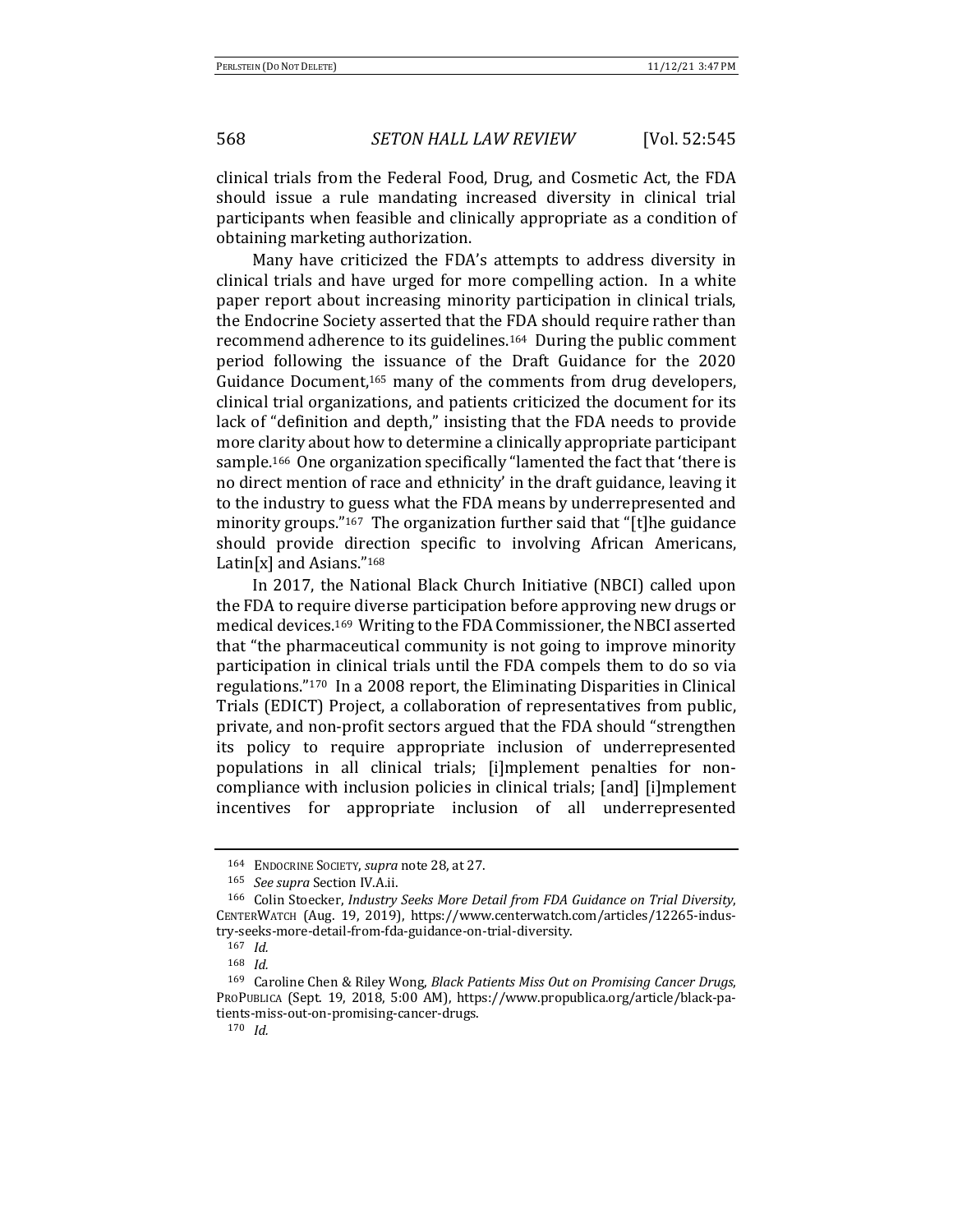populations in clinical trials."<sup>171</sup> An FDA spokeswoman maintained that the FDA "'does not have the regulatory authority to require specific levels of minority representation in clinical trials"—which, while true does not prevent the FDA from demanding more generalized requirements.172 

For these reasons, the FDA should promulgate an administrative rule that will place a legally enforceable duty on drug developers to increase diversity in clinical trials when feasible and clinically appropriate. The procedural requirement would be an expansion of the NIH policy requiring the inclusion of minority groups not just in studies funded by the NIH, but to all clinical trials under FDA purview.<sup>173</sup> The procedure would be as follows: when an IND is submitted to the FDA for a drug to advance from Phase II to Phase III of development, data must be submitted to the FDA detailing any significant demographic-based differences in safety or efficacy. In addition to demographic-based safety and efficacy information, the IND must identify the demographics of the trial participants compared to the demographics of those generally affected by the disease. If there is a significant lack of diversity compared to the demographics of those generally affected by the disease, then the drug developer must provide reasons why and explain what steps were taken (community outreach, site diversification, etc.) to enroll diverse trial participants. Alternatively, the drug developers can show that although they consulted with members of minority communities about participating in the trial, these individuals made the choice not to participate.<sup>174</sup> The FDA can use its power to place a clinical hold and suspend an ongoing trial<sup>175</sup> if it believes that the sponsor failed to make sufficient attempts to enroll diverse trial participants.

Proportionate diversity levels need not be reached if enrolling diverse participants proves too difficult despite best efforts, or if participants opt not to enroll in trials despite recruitment efforts. Sponsors, however, will bear the burden of proving that they made a "good faith effort" to recruit diverse trial participants. To do so,

<sup>171</sup> ARMIN D. WEINBERG, THE EDICT PROJECT: POLICY RECOMMENDATIONS TO ELIMINATE DISPARITIES IN CLINICAL TRIALS 11 (2008), https://www.researchgate.net/publication/ 320036453\_The\_EDICT\_Project\_Policy\_Recommendations\_to\_Eliminate\_Disparities\_in\_ Clinical\_Trials.

<sup>172</sup> Chen & Wong, *supra* note 169.

<sup>173</sup> *See supra* Section IV.A.i.

 $174$  Participating in a clinical trial is a patient's choice, and drug developers should not feel incentivized to use coercive tactics to enroll diverse participants. *Informed Consent for Clinical Trials*, U.S. Food & Drug Admin. (Jan. 4, 2018), https://www.fda.gov/patients/clinical-trials-what-patients-need-know/informed-consent-clinical-trials. 

<sup>175</sup> *See supra* Part III.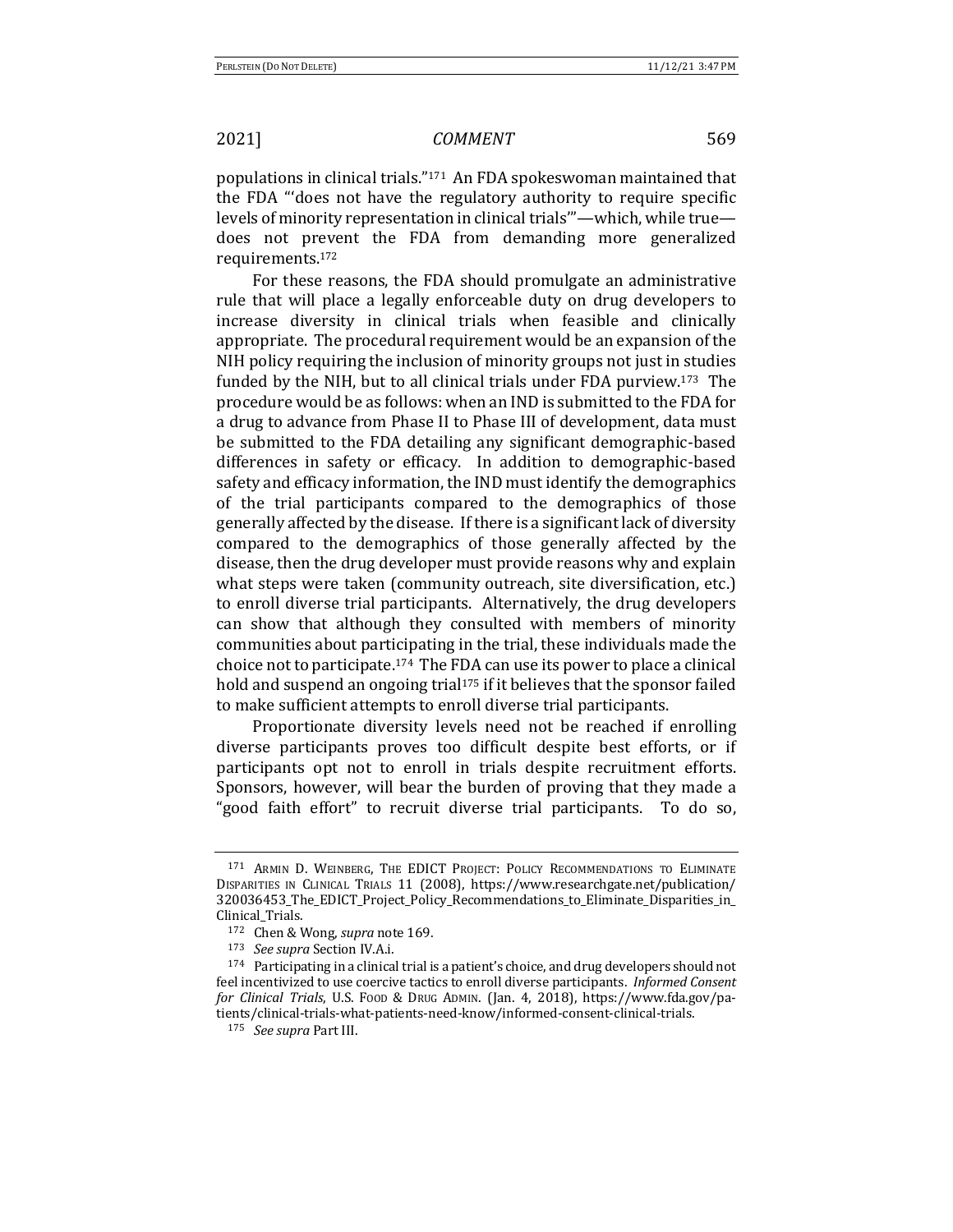sponsors should generally be required to open their trials at facilities that largely serve minority communities. Sponsors should also have a certain budget dedicated to community outreach. Evidence showing a "good faith effort" may also be supported by an increased number of principal investigators from minority communities or proof that minority patients were counseled or signed consent to participate in a clinical trial, but subsequently were found ineligible or for another reason decided not to participate in the trial. Once that burden is met, the FDA may continue with its current review procedures.

Of course, there needs to be a balance between increasing diversity and maintaining an expeditious drug approval process. With COVID-19, for example, the government has a significant interest in fast tracking the vaccine development process. Called "Operation Warp Speed," the goal was to manufacture and deliver 300 million doses of a safe and effective vaccine by January  $2021.176$  Though adding a diversity requirement may initially slow a study's progress due to minorities' distrust of the medical community, $177$  there will be no "shortages" of potentially eligible patients that would dramatically slow drug development. After all, instances of COVID-19 and other diseases are much higher in minority communities. Even so, as a safeguard, lack of diversity would not necessarily impede approval: the FDA could discharge the requirement at its discretion in light of other competing interests. 

This regulation would be an important first step towards removing health disparities and generally improving health outcomes for minority communities. We cannot undermine the importance of knowing that the government is looking out for minority communities' best interests and no longer standing passively by. By failing to introduce any binding regulations, government agencies have sent a clear message that the battle for equality is not one they will help fight. This deepens the disparities and feelings of isolation among minority communities.

### VI. CONCLUSION

Pre-existing health disparities have worsened during the COVID-19 pandemic, which continues to disproportionately affect minority communities, including Black Americans, Latinx, and Natives Americans. Despite this fact, COVID-19 treatment and vaccine trials did

<sup>176</sup> *Explaining Operation Warp Speed*, U.S. DEP'T OF HEALTH & HUM. SERVS., https:// www.nihb.org/covid-19/wp-content/uploads/2020/08/Fact-sheet-operation-warpspeed.pdf (last visited Sept. 12, 2021).

<sup>177</sup> *See supra* Section II.C.ii.